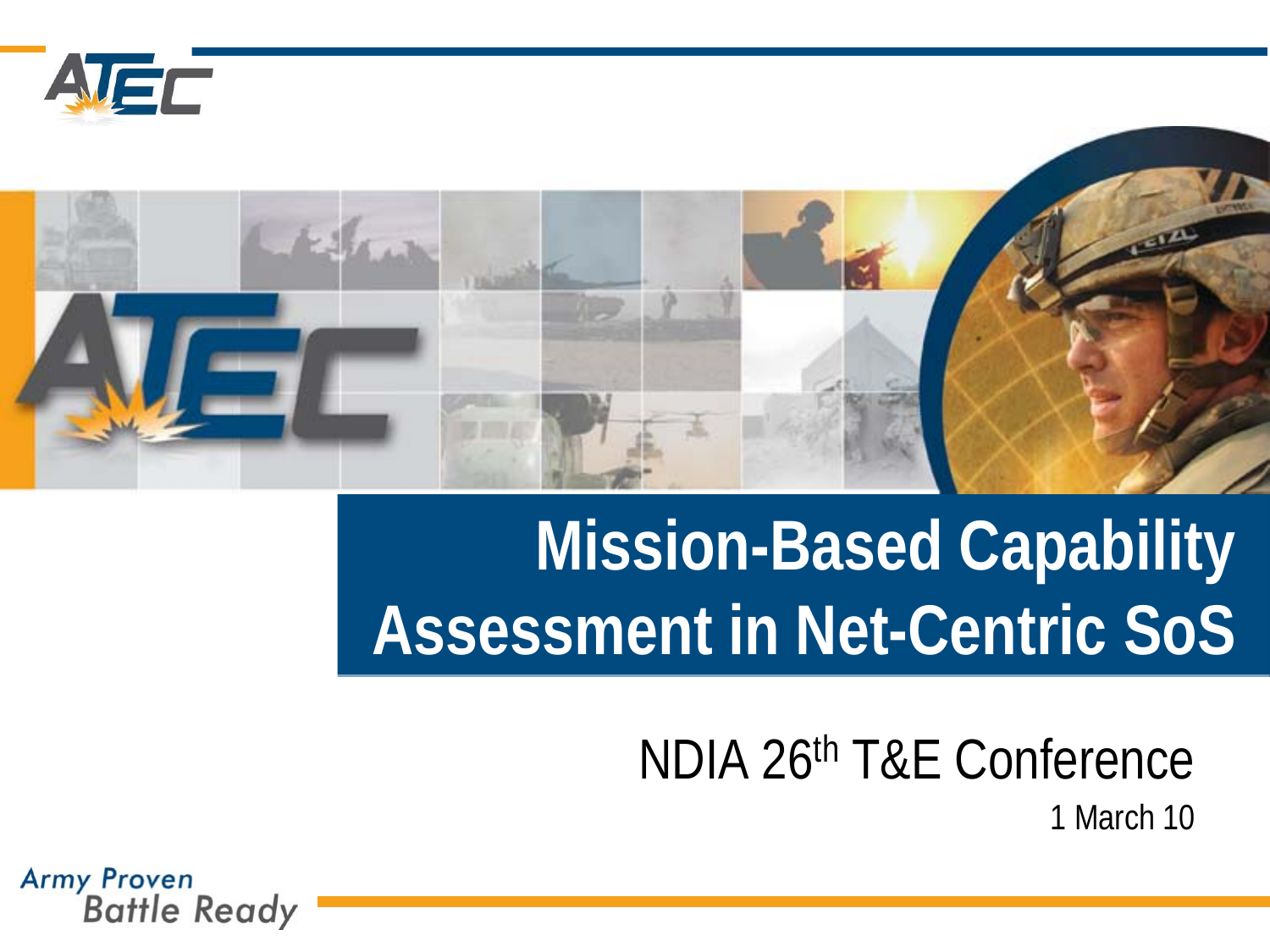

### **Purpose**

- To present and overview the MBT&E methodology (framework and process).
- To engage in question/answer discussions on the MBT&E methodology and obtain audience feedback.
- To provide summary of observations, notes, lessons learned.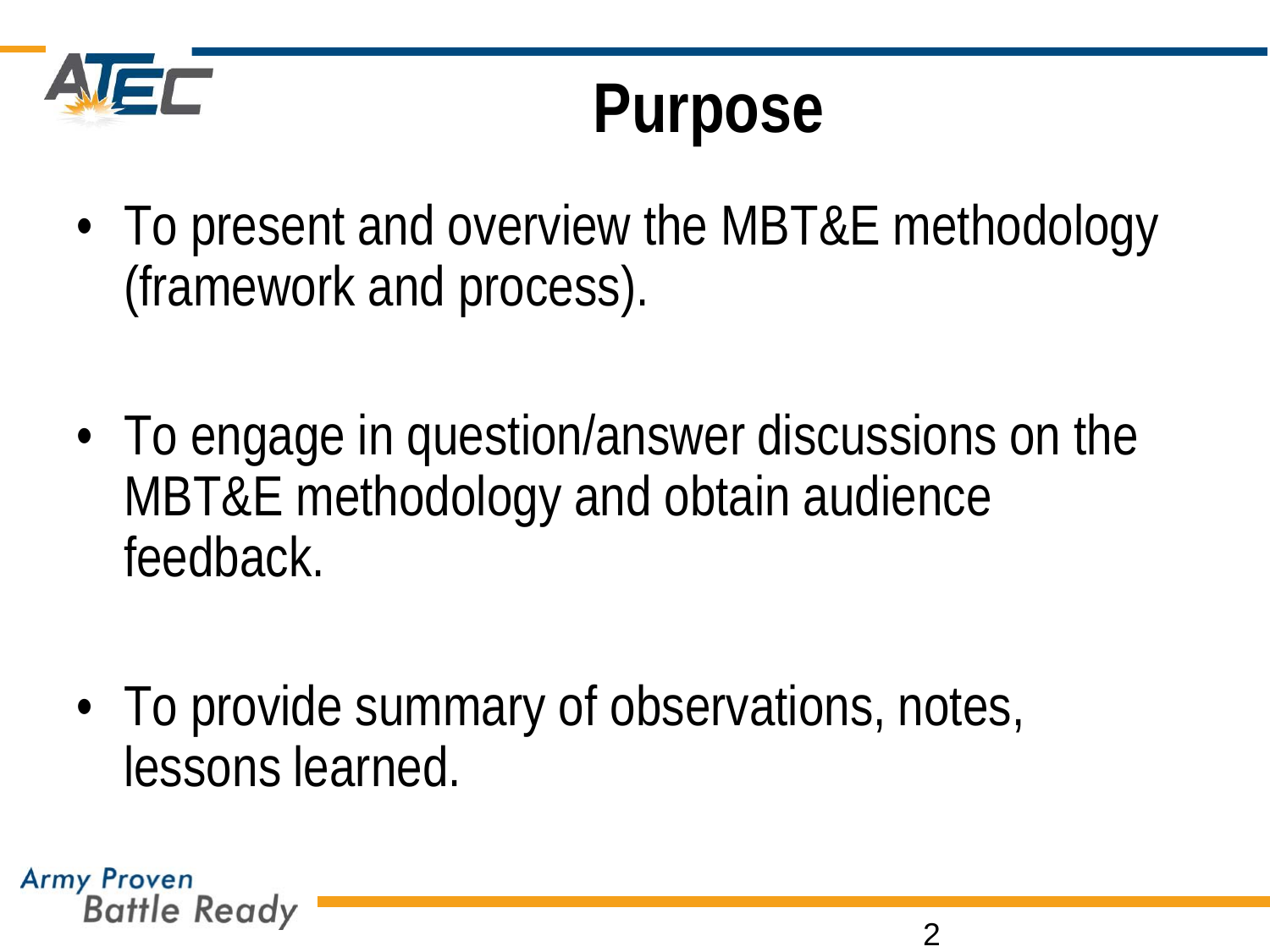

### **Agenda**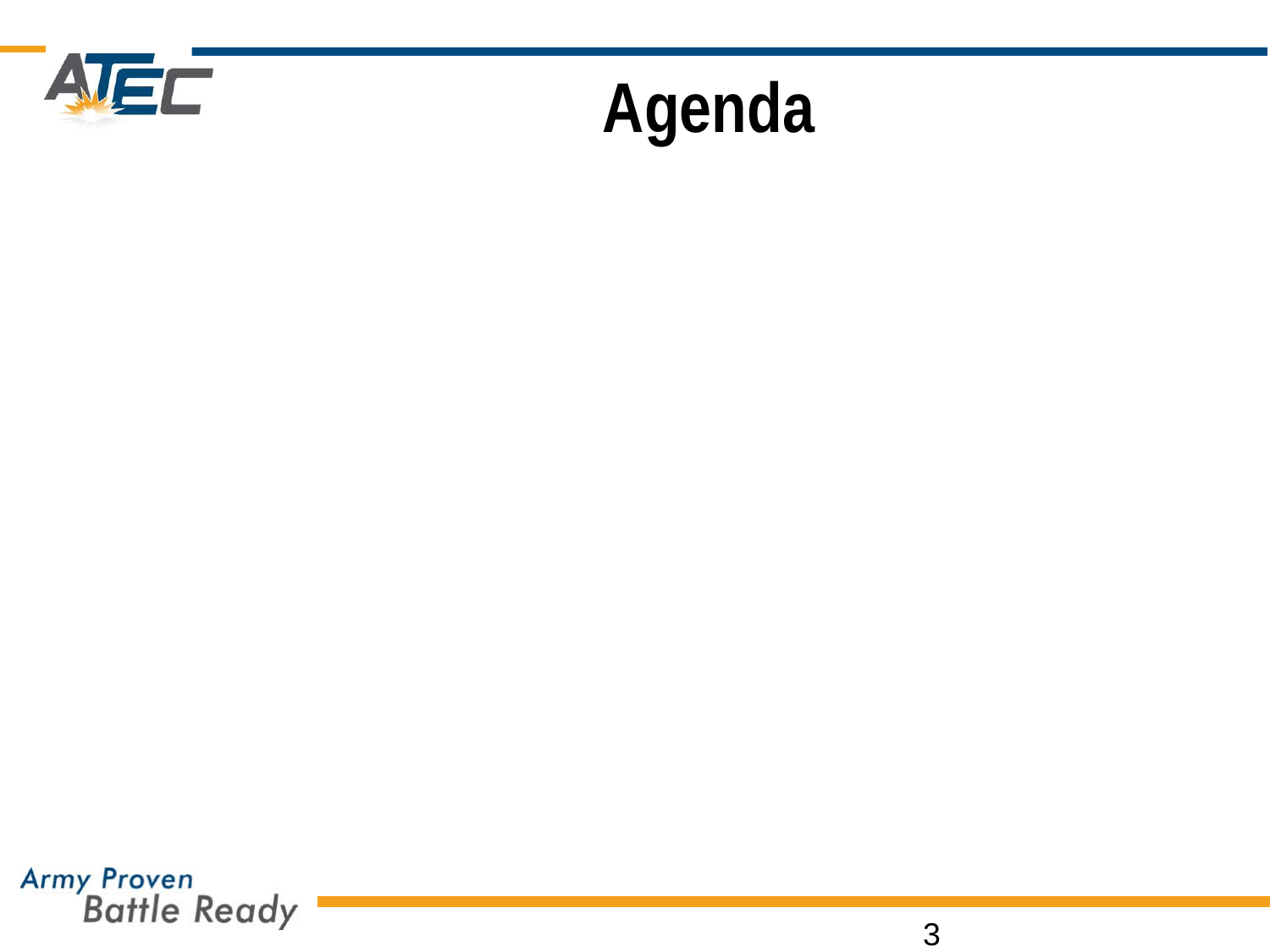

# MBT&E Background

**Army Proven Battle Ready** 

4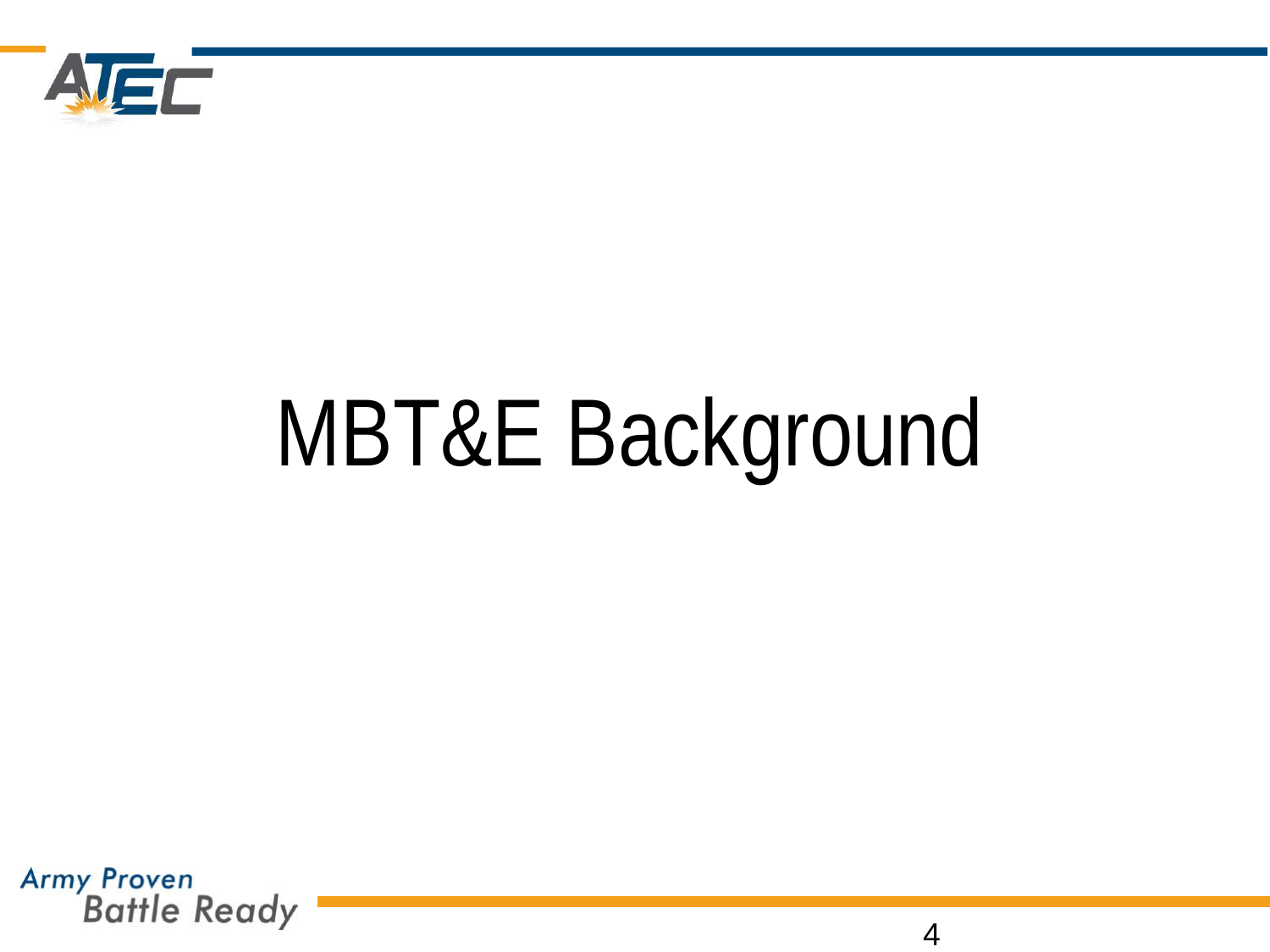

### **Why was MBT&E developed?**

- Develop a T&E methodology that fully addresses recent acquisition initiatives.
- Provide "feedback" directly to the joint capabilities integration and development system (JCIDS) in terms of the war fighter's mission.
- Enable robust and systematic system-of-systems T&E.

*"We will continue to examine and challenge our most basic institutional assumptions, organizational structure paradigms, policies, and procedures to better serve the Army."*

CG, ATEC Commander's Priorities for FY 10-15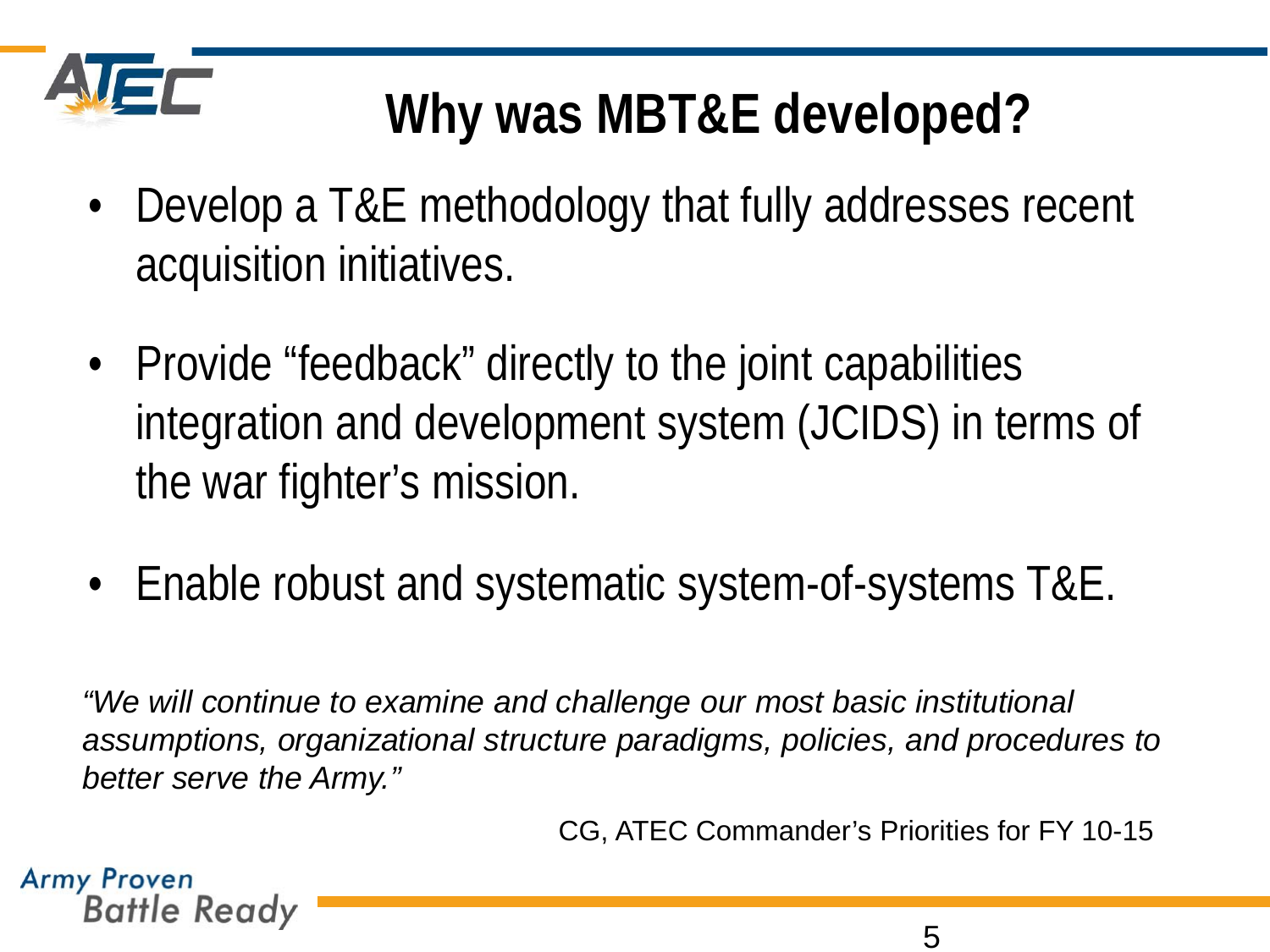

- Rapid Programs
- Programs of Record during:
	- Early planning stages;
	- T&E execution; and
	- T&E reporting.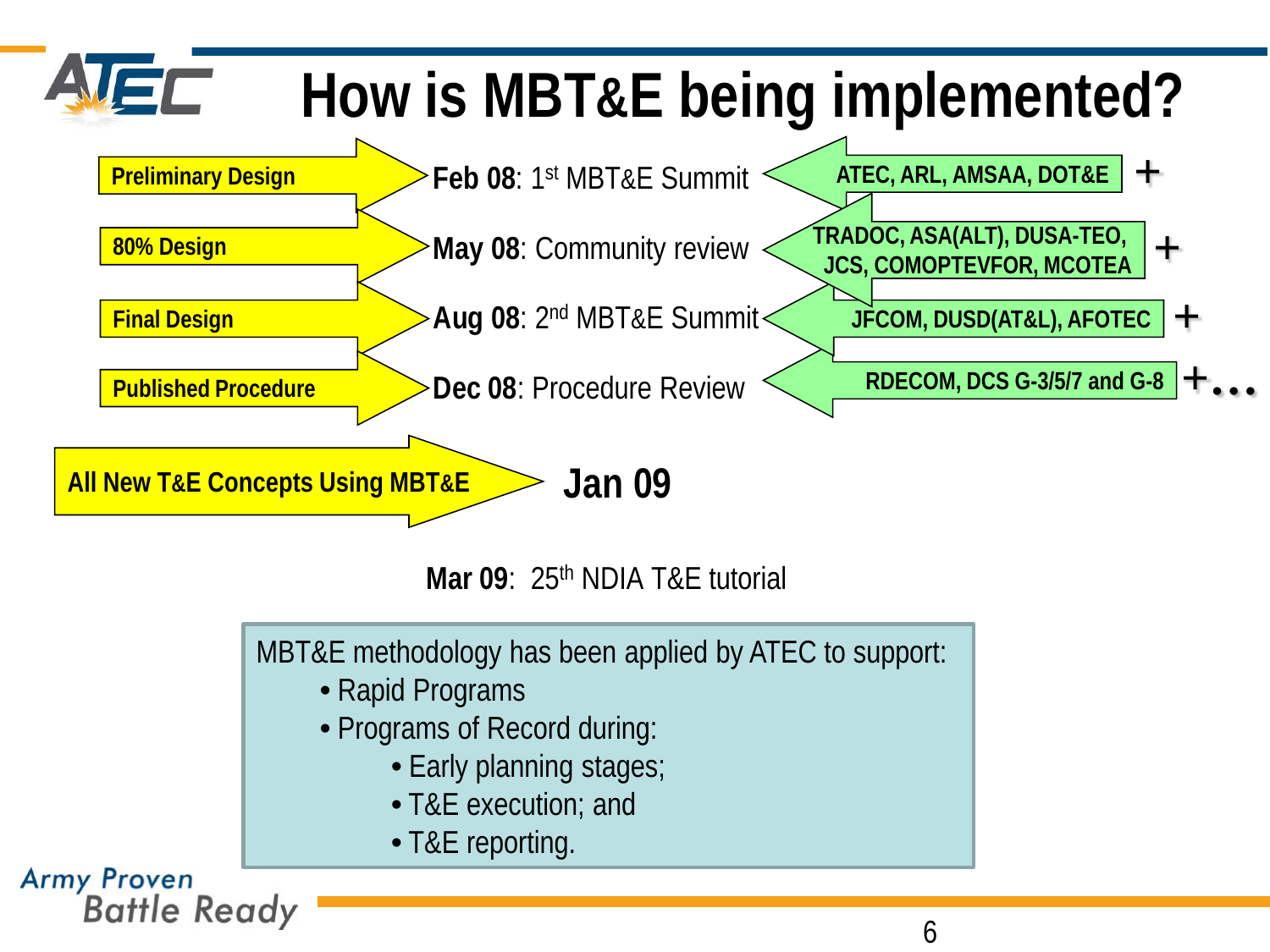

### **Observations during Planning**

- MBT&E strategies being developed
	- Unit mission tasks developed and linked to AUTL
	- ATEC System Team linking all T&E requirements to the tasks
	- Task context flowed into T&E requirements
- Task context enhancing T&E design
	- Evaluation measure design focused on operational context
	- DT designed using operational techniques and procedures
	- OT designed to support evaluation of tasks and COI/Cs

Integrated T&E strategies in place**Army Proven** Battle Readv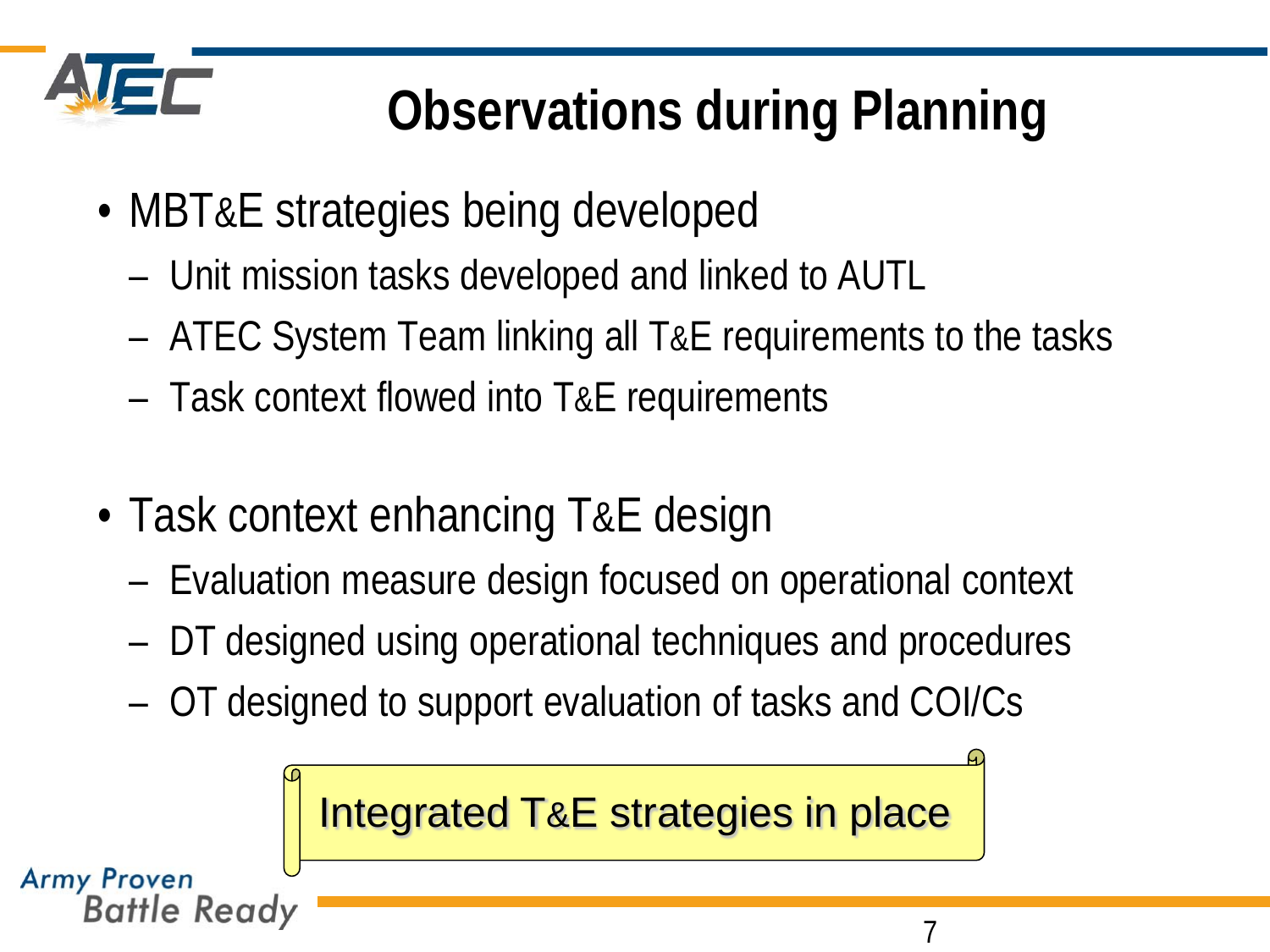

### **Observations during Reporting**

- Linkages developed in planning support:
	- Understanding of how system technical performance impacted desired capabilities
	- Integration of individual test results into "accumulated" evaluation of effectiveness, suitability and survivability
- Conclusions more than a restatement of test results
	- MBT&E Capabilities = task + desired result
	- Conclusions telling "what the data means" in terms of capabilities

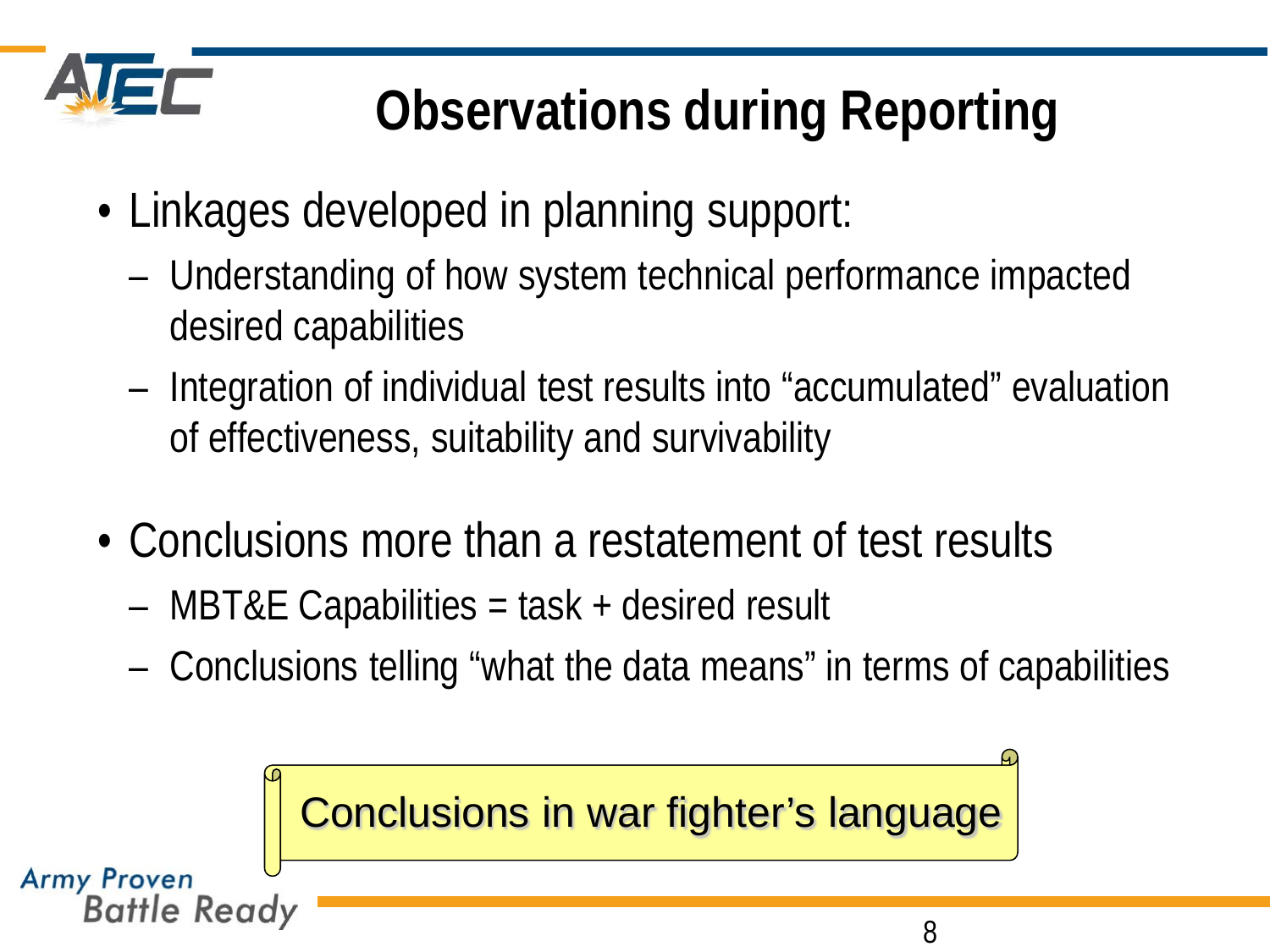

### **MBT&E Overview**

### **Mission-Based Test and Evaluation**

is a methodology that focuses T&E on the **capabilities** provided to the war fighter. It provides a *framework* and *procedure* to:

- **link capabilities to the attributes** of the materiel systemof-systems;
- develop evaluation measures that **assess capabilities and attributes**;
- and link the evaluation measures to all **available data sources**.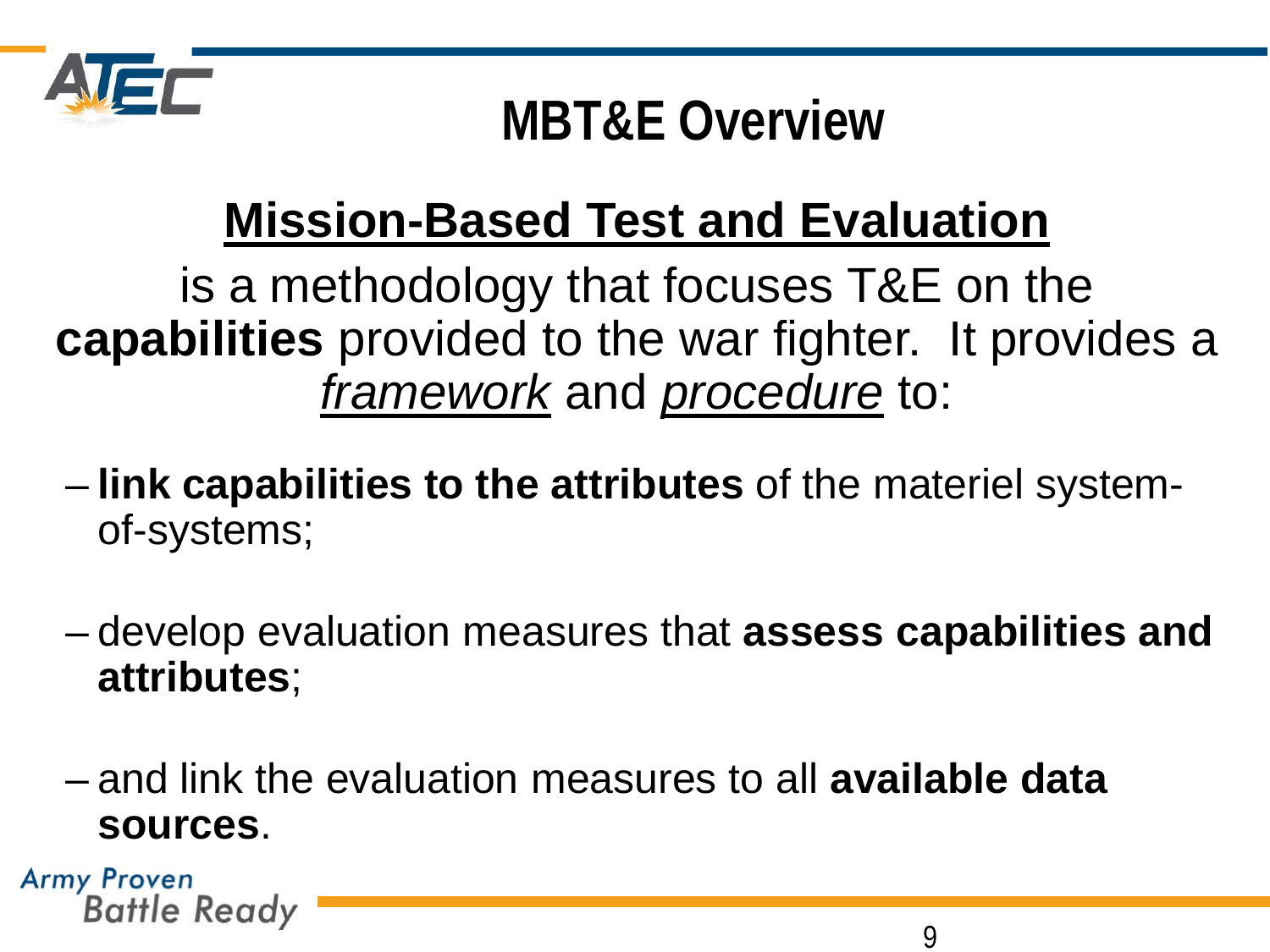### **IST Framework Building Block**

Capability1 – The ability to achieve a **desired effect** [or result, outcome, or consequence of a task2] …

- under specified **standards and conditions**
- through a combination of **means and ways**
- to perform a set of tasks.

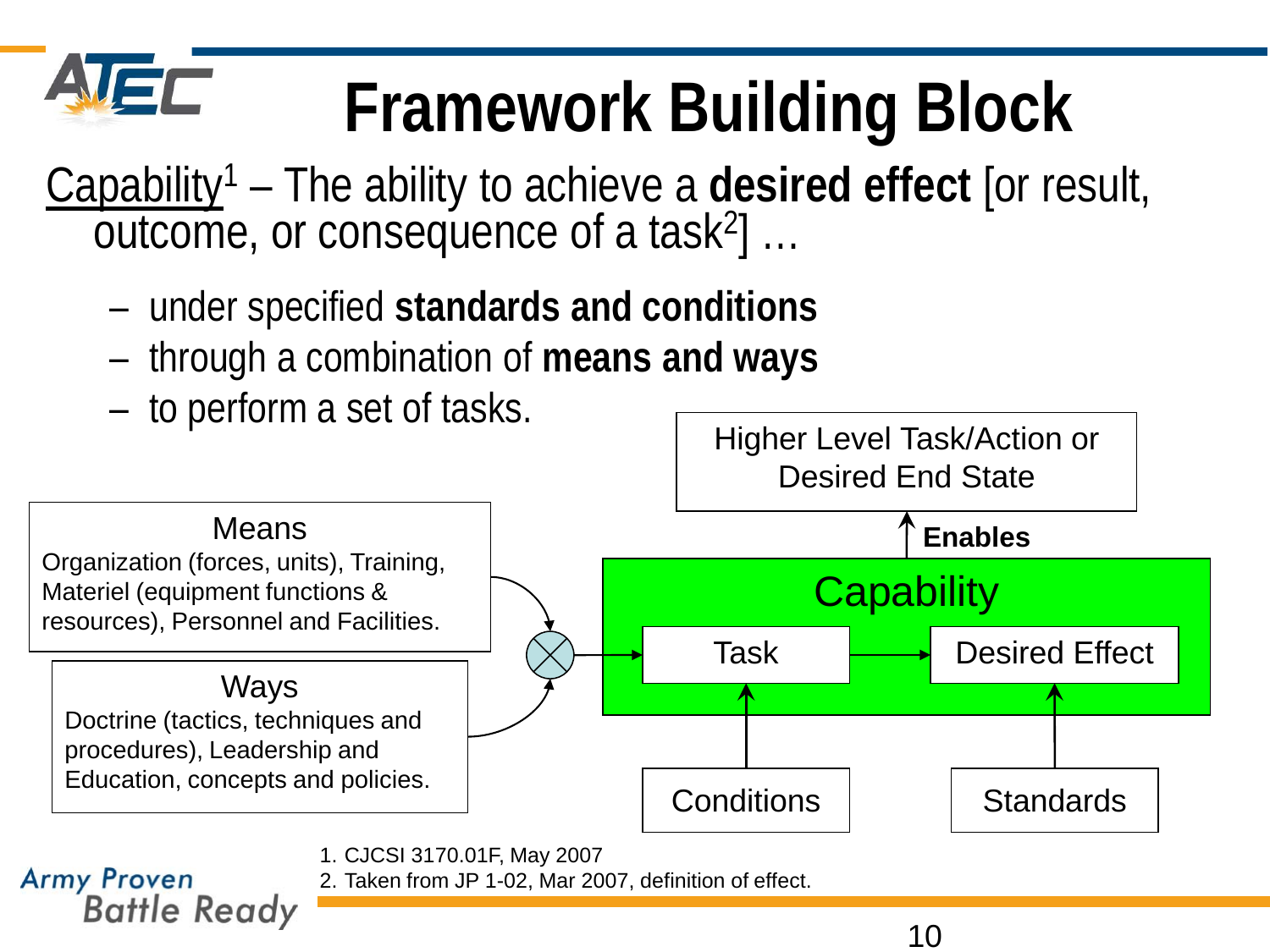

### **MBT&E Framework**

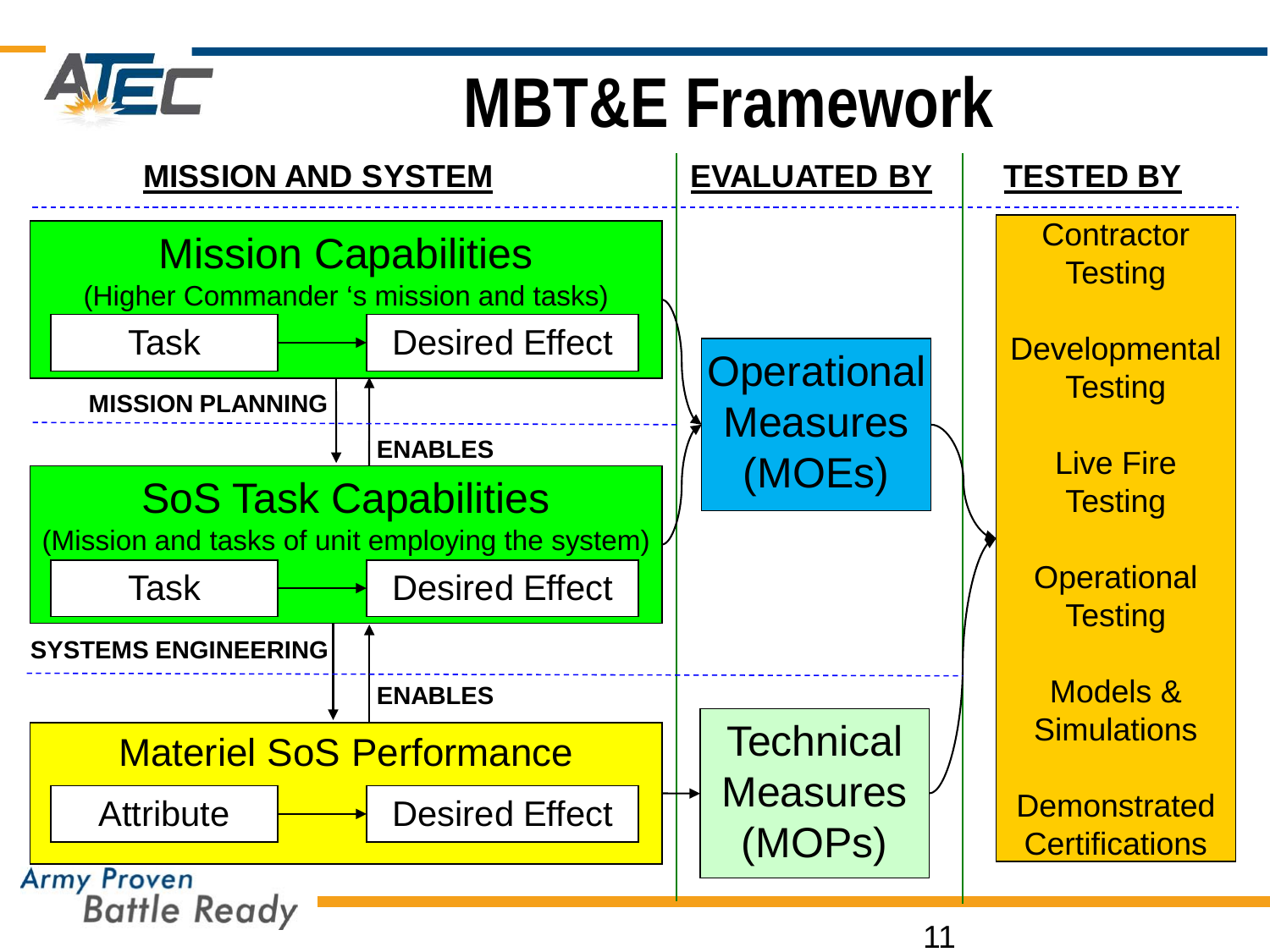

### **MBT&E Process**

- Process divided into steps.
- Steps divided into 5 major purpose areas.

| OZIZZAND<br>EXECUTING<br>& REPORTING | <b>UNDERSTAND THE</b><br><b>MISSION</b>         | • Mission context, task and conditions.  |
|--------------------------------------|-------------------------------------------------|------------------------------------------|
|                                      | <b>UNDERSTAND THE</b><br><b>SYSTEM</b>          | • Materiel components and attributes.    |
|                                      |                                                 | • Linkages between mission and materiel. |
|                                      | <b>DESIGN THE TEST</b><br><b>AND EVALUATION</b> | • Test design and evaluation measures.   |
|                                      | <b>DETERMINE THE</b><br><b>RESULTS</b>          | • Execute test and evaluation.           |
|                                      | <b>REPORT THE</b><br><b>RESULTS</b>             | • Format and report the results.         |
| <b>Army Proven</b>                   | Rattle Ready                                    |                                          |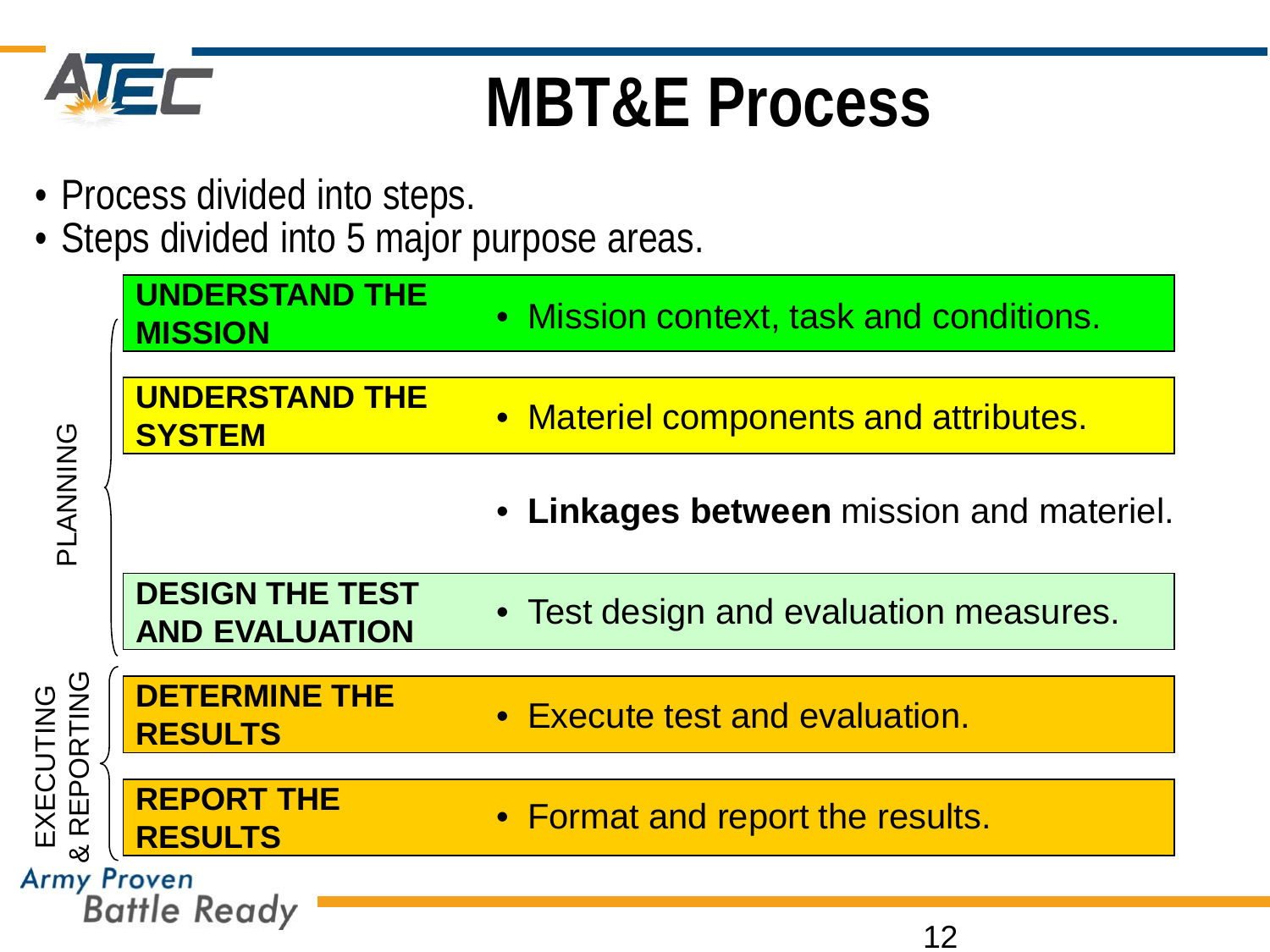

# Case Study Intro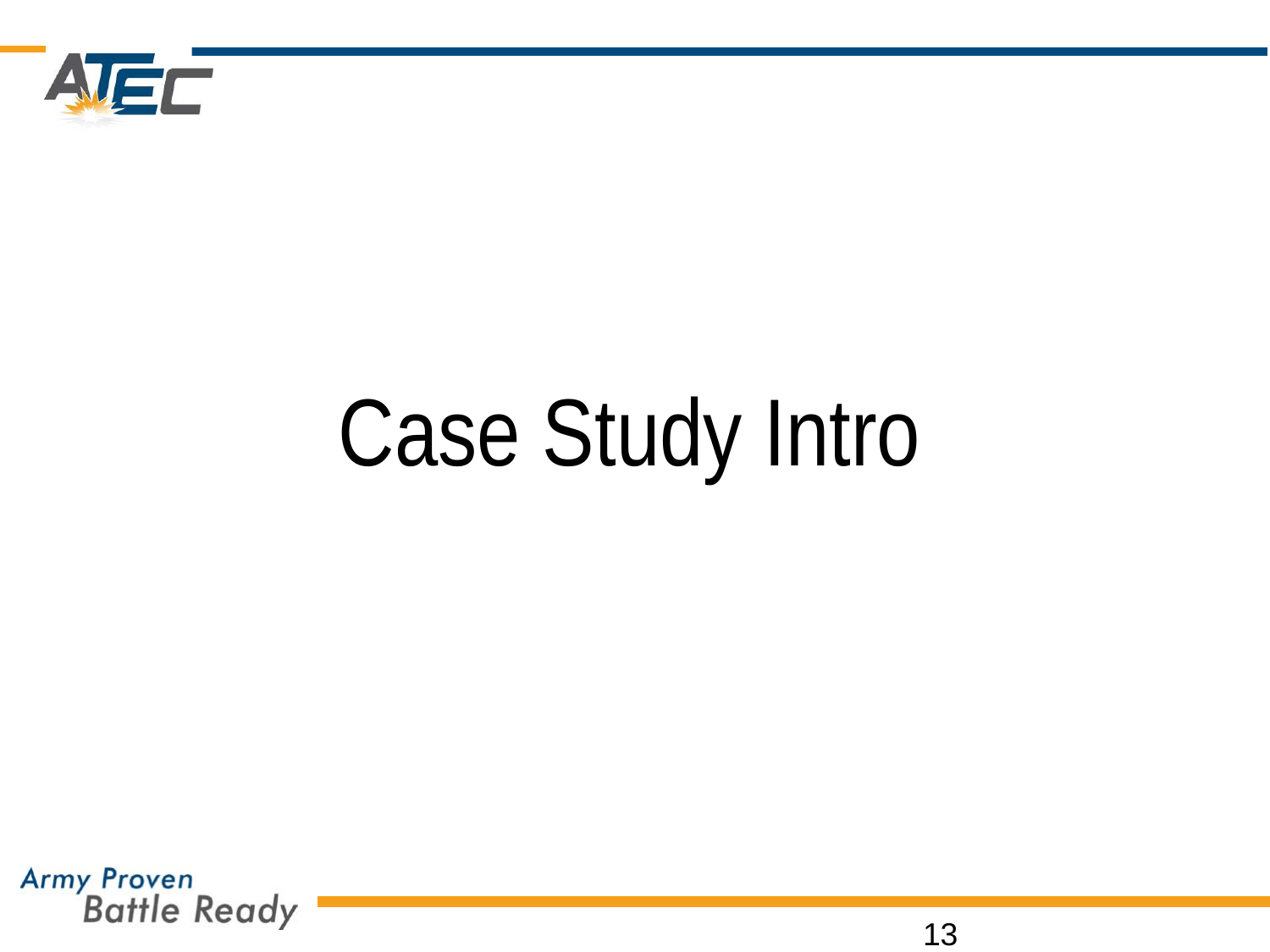

# **Case Study**

- Functional Area Analysis
	- Combat brigades required to support noncontiguous operations.
		- Ground units conducting simultaneous full spectrum operations in separate locations.
		- Aviation units providing support to simultaneous operations (one aviation team supporting more than one ground unit operation).
	- Capability: Attack time-sensitive targets based on maneuver ground units call for fire (eyes-on) and limited intelligence (developing situation).
- Function Need Analysis
	- Gap 1: Time sensitive targets need to be engaged within 15 minutes.
		- High priority targets, once identified, need to be destroyed before they have a chance to escape or hide in dense urban terrain, approx 15-20 minutes.
	- Gap 2: Immediate response (<15 minutes) and extended surveillance (>45 minutes) needed to develop situational intelligence.
		- Currently, initial targets are being lost due to response time from observation to re-tasking of RSAs and inability of ground units to continue to surveil initial targets in dense urban terrain unobserved. Most targets lost within 15 minutes.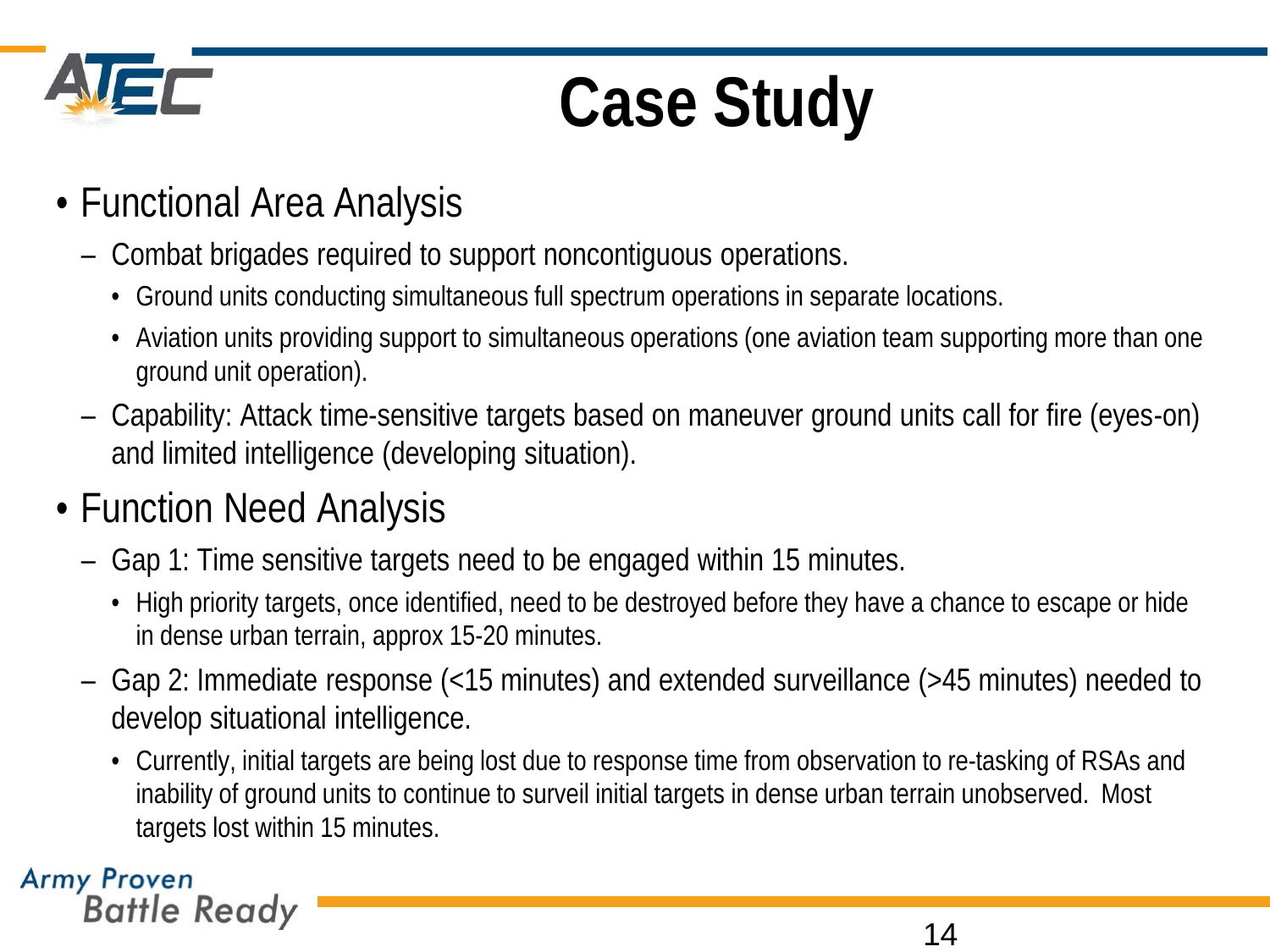

# **Case Study**

- Functional Solution Analysis
	- Reconnaissance/Attack System (RAS)
		- Air-launched loitering sensor/munition.
		- Man-in-the-loop control and targeting after launch.
		- IR and SAL seeker
- RAS ICD/Draft CDD
	- Air-launched (AH-64D, F/A-18E/F, and UAS based on aircraft supporting ground operations).
	- Loiter Capability (>45 minutes, based on time it takes aviation units to move from one location to another.)
	- Multi-purpose warhead (Structure, Vehicle, Personnel targets, based on expanded target set.)
	- Range (50nm, based on distributed operations.)
	- Time to Target (<15 minutes to 50 nm)
	- Probability of single-shot kill (Pssk) (>80%)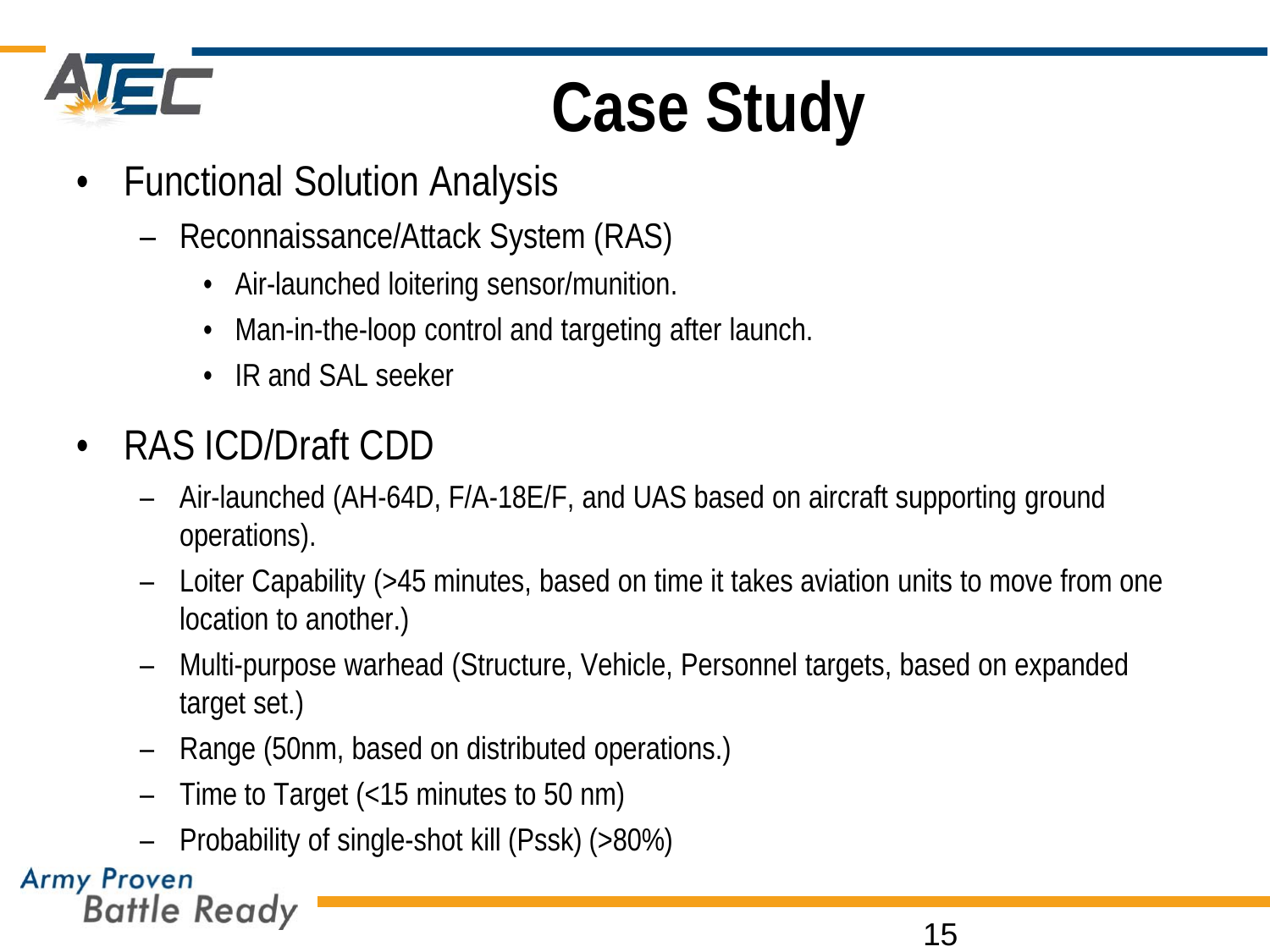

# MBT&E Process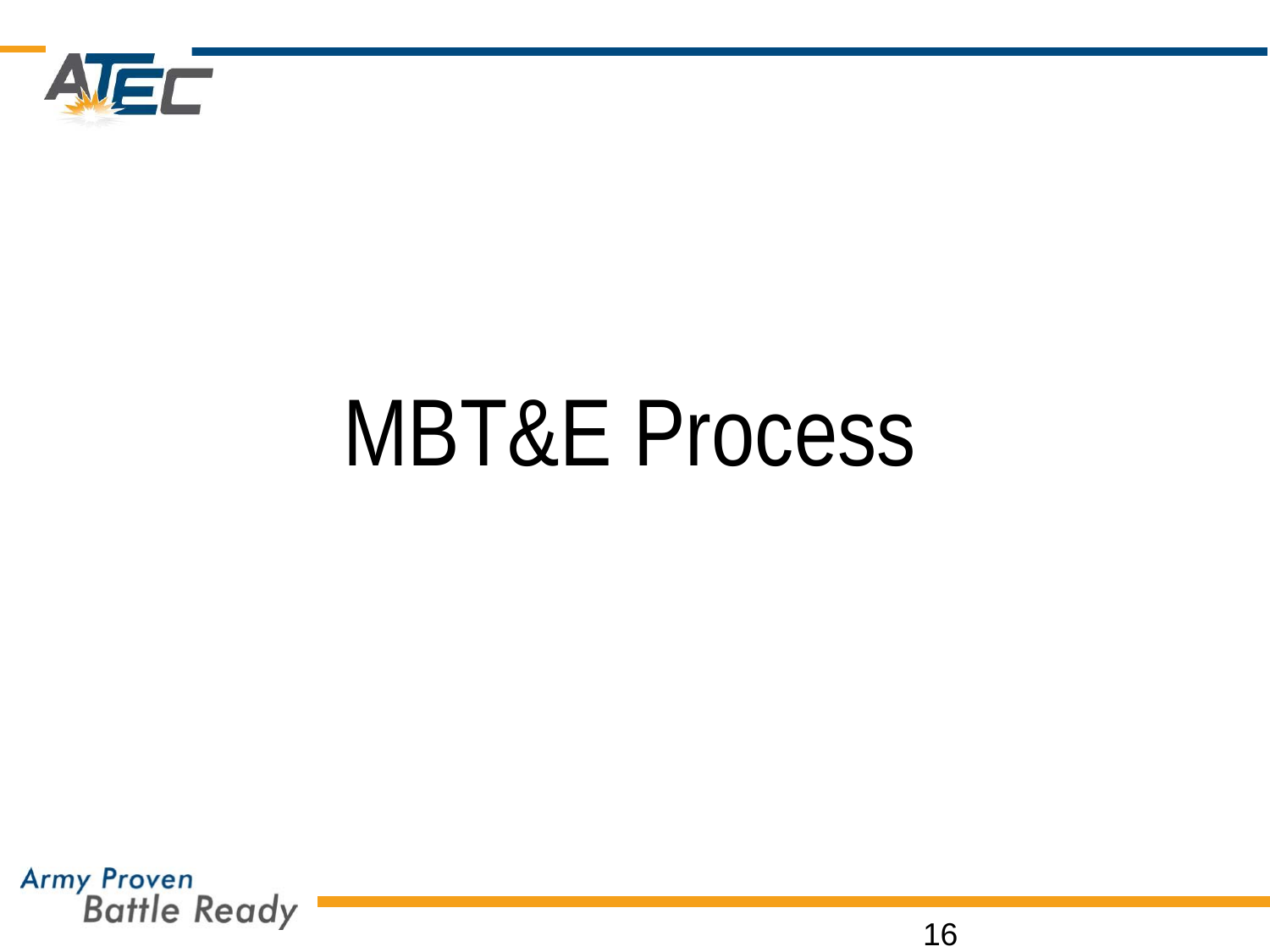

#### **UNDERSTAND THE MISSION**

- **Determine Operations/Mission/Tasks**: Develop a description of high-level operations/mission/tasks and their desired end states/results. Determine Joint, network and SoS construct.
- **Determine Operational Conditions**: Determine the essential elements of mission, enemy, terrain and weather, troops and support available, time available, and civil considerations (METT-TC).
- **Document/Conduct Mission Analysis**: Develop SoS mission task threads and alternate task threads where applicable. Determine task desired end states/results.
- **Link to Authoritative Task Lists**: Develop linkages between the tasks identified above and the appropriate authoritative task lists. (UJTL, AUTL, unit Mission Training Plans, etc.)
- **Determine Conditional Tasks**: Conditional tasks are performed during a mission but are only required due to some influencing condition. Examples: avoid threat missile, reset network node, etc.
- **Determine Enabling Tasks**: Mission enabling tasks are conducted in order to enable the SoS mission tasks to be performed. Examples: train, deploy, maintain, etc.
- **Identify Required Capabilities**: Identify the capabilities required to support each task with a reference to applicable requirements documents. (CDD, CPD, etc.)
- **Associate Tasks with Capabilities**: Link the capabilities ve with the mission, conditional and enabling tasks.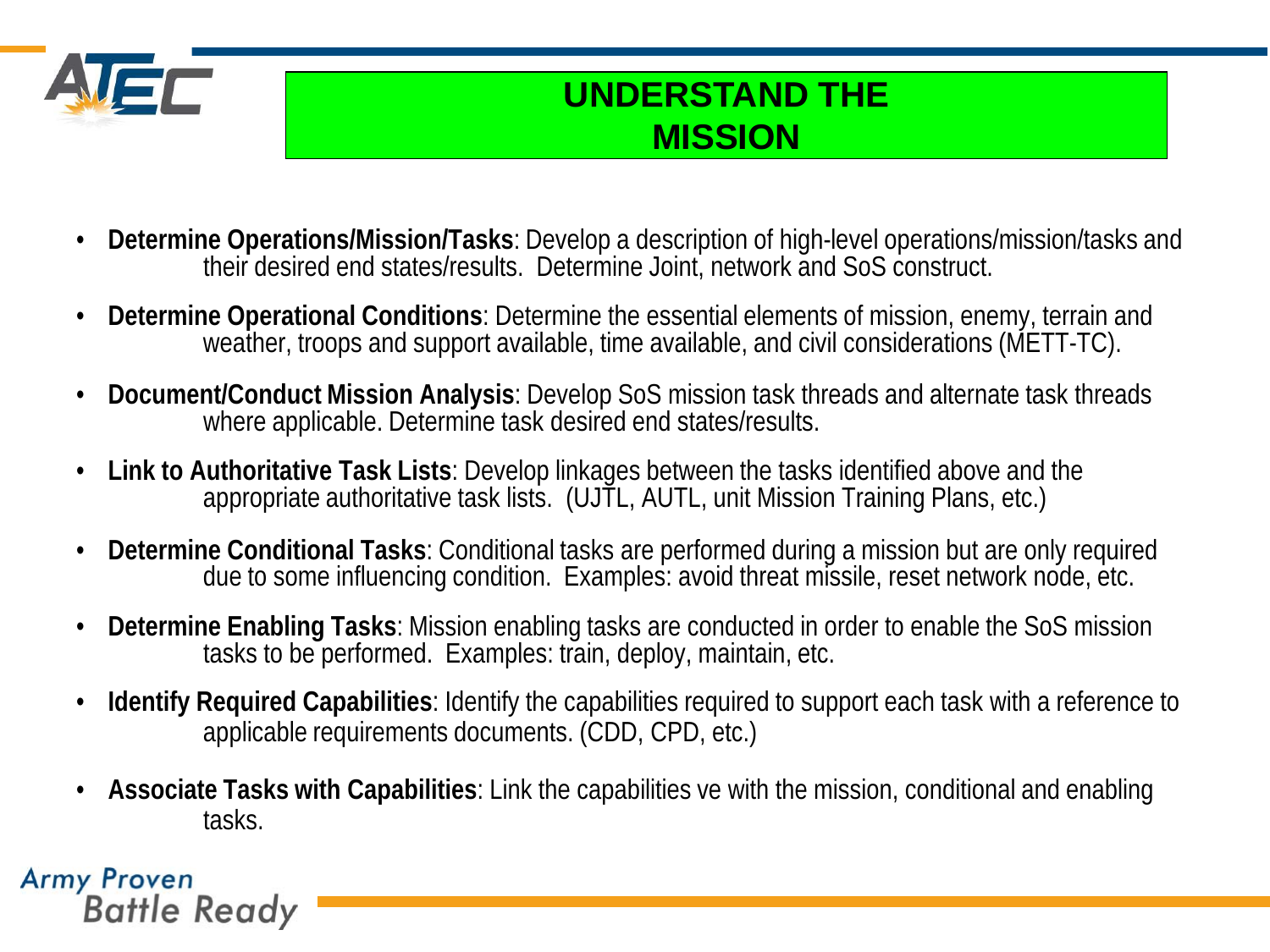

### **Case Study**

Mission Analysis (Taken from FAA, Developed by AST and TRADOC.)

### 1.0 Support Ground Units in AO

- 1.1 Check in with BCT Commander [Contact with BCT Cdr is established] 1.1.1 Accept attack mission [Attack mission is accepted by aviation unit.]
- 1.2 Employ RAS [Aviation units arrive at engagement area (EA).]
	- 1.2.1 Launch RAS Munition [RAS munition is launched and is flying normally.]
	- 1.2.2 Guide RAS to EA [RAS munition arrives in target area.]
	- 1.2.3 Gather situational information [SA is understood and target is identified.]
- 1.3 Decide on employment technique [Engagement technique is selected.]
- 1.4 Engage Target [Target is engaged and destroyed.]
	- 1.4.1 Engage with RAS [RAS flies to target.]
	- 1.4.2. Engage with onboard munitions [Selected munition functions against target.]
	- 1.4.3 Call in Joint Air Attack Team [Selected munition(s) function against target.]
- 1.5 Battle Damage Assessment [Target state is determined.]
- 1.6 Decide on re-attack or return to supporting position [Follow-on action is identified.]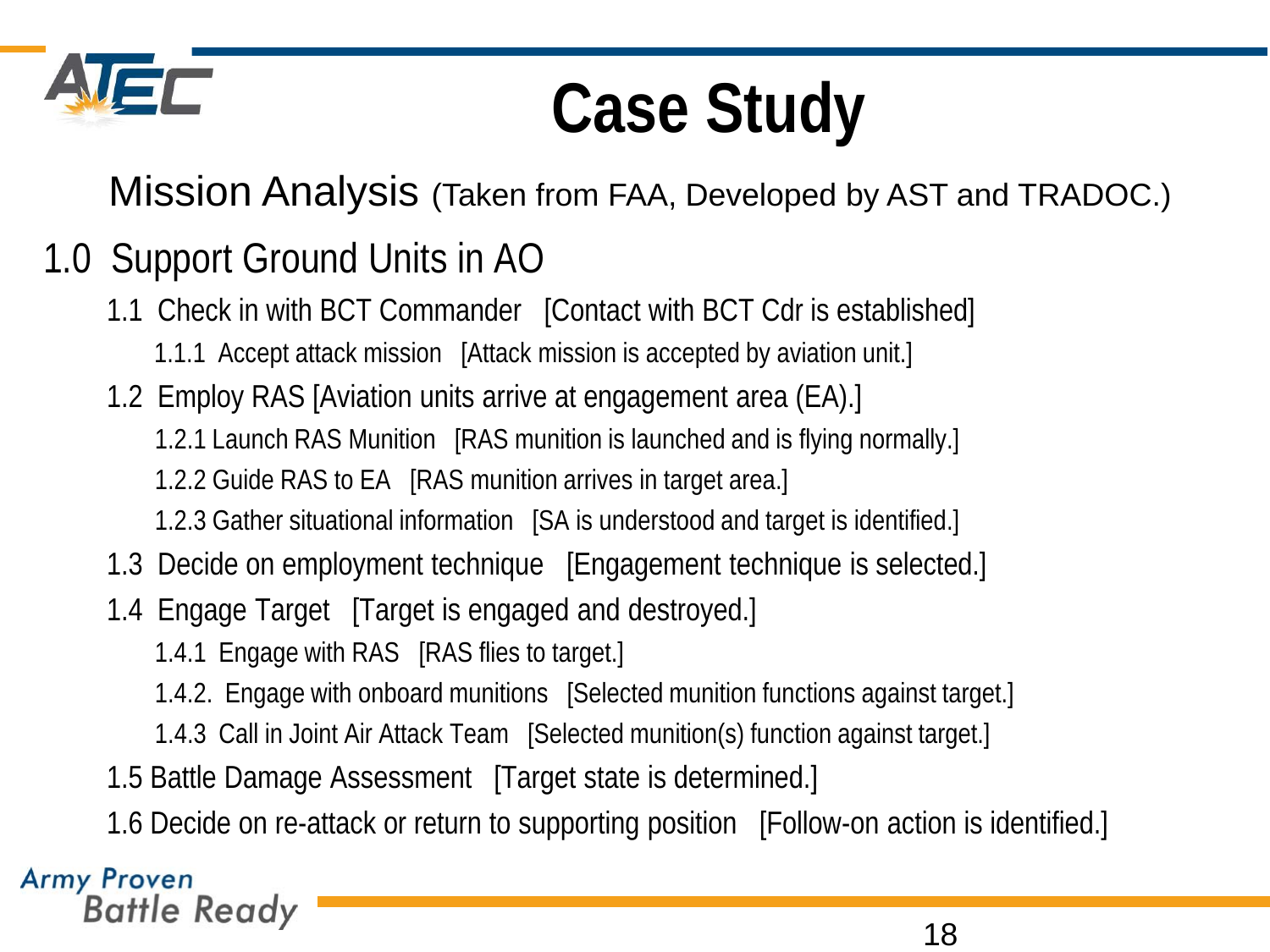

### **Case Study**

- Air to Surface Attack (ART 3.3.1 Employ Lethal Fire Support) {Time to target observation<15 minutes.}

- -- Support SBCT in AO (ART 1.4.1 Conduct Lethal Direct Fire)
- ---- Employ RAS (RAS 7) {Positive control range >50 nm.}
- ----- **Engage with RAS (TC 251-1522 Perform Firing Techniques) {Probability of Single-Shot Kill (Pssk) >80%.}**

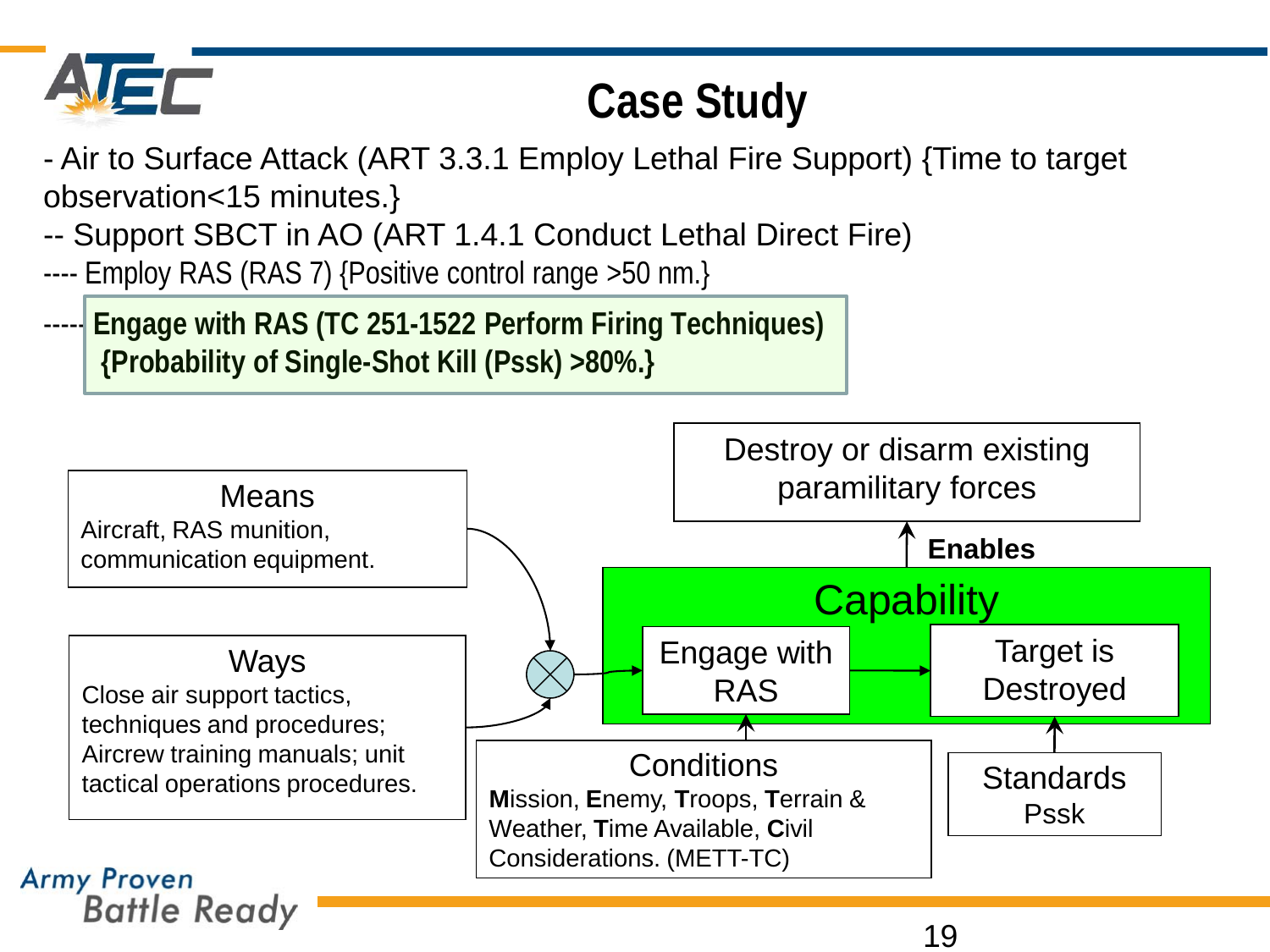

### **Note: Task Types**

Mission execution tasks.

– Tasks that describe a discrete action that the unit (system and its operators) must perform in order to accomplish its main mission.

Conditional mission tasks.

– Tasks that are performed during the mission that become required due to some influencing condition.

Mission enabling tasks.

– Tasks that enable the mission execution and conditional tasks to be performed. They usually occur before or after the mission.

Enabling Attributes

– System attributes that affect **all tasks**.

**Army Proven Battle Ready** 



**Conditional Mission Tasks**

**Avoid IR Threat Level 1 Tasks Level 2 Tasks** Acknowledge Missile Launch\* Maintain SA of Threat Control Aircraft Flight Deploy Countermeasures **Mission Enabling Tasks** Deploy Unit Plan Mission\* Train Pilots & Loadmaster Train Maintainers **Level 1 Tasks Level 2 Tasks** Flight Planning in AMPS\* Prepare Air Mission Brief\* Ready Materiel for Transport\* Self Deploy\*1 Train Unit Maintain System Battle Damage Repair \* Task not evaluated <sup>1</sup> Self deploy range requirement evaluated in *Fly to Destination* task in essential mission tasks. **ENABLING CHARACTERISTICS (Suitability)** Reliability Availability Logistic Supportability MANPRINT/Human Factors Interoperability/Net Ready Ballistic Survivability Non-ballistic Survivability Information Assurance

Normally aggregated into **Effectiveness** and **Survivability**

> Normally aggregated into **Suitability**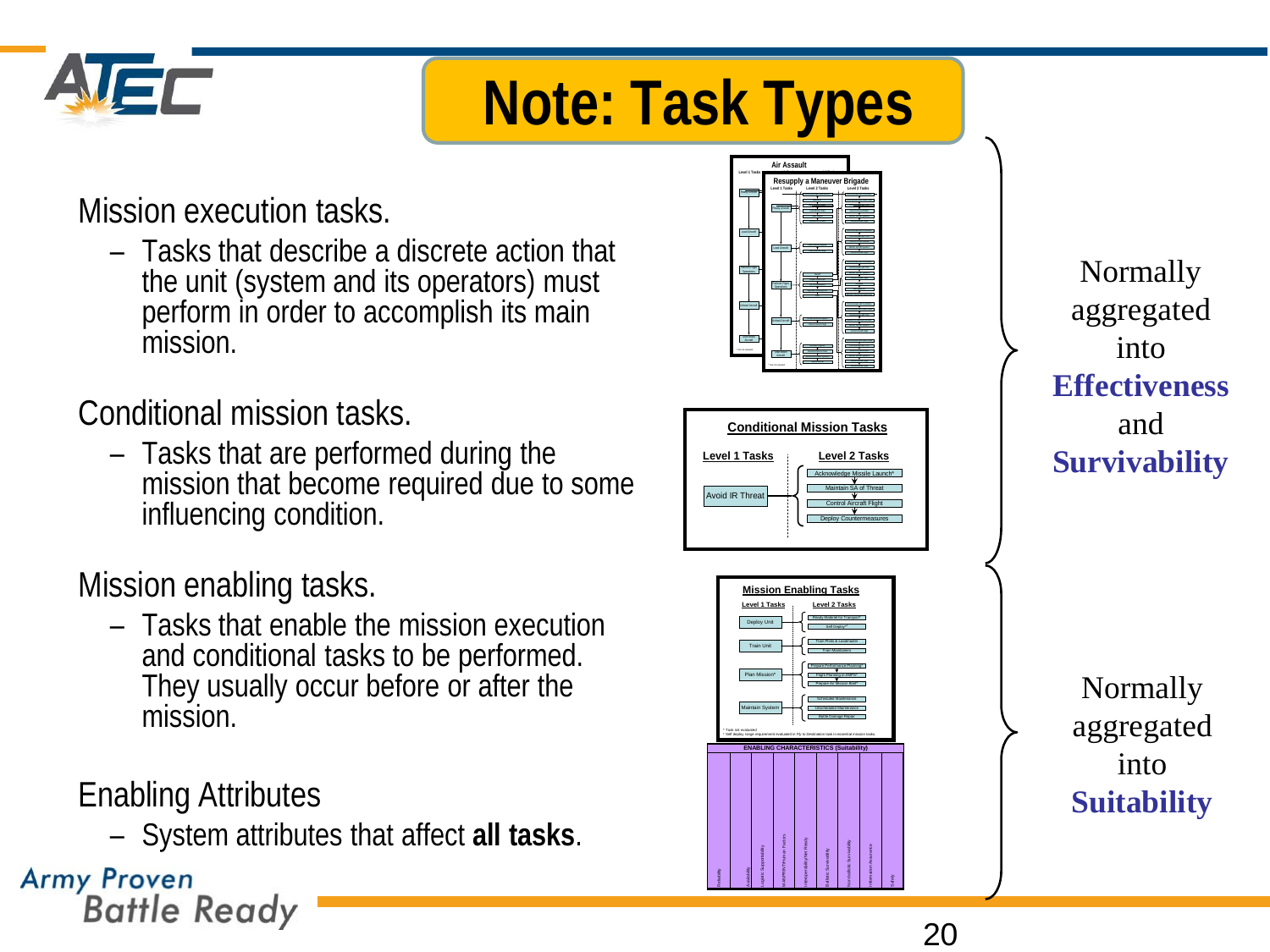

#### **UNDERSTAND THE SYSTEM**

- **Develop a system description starting from the SoS level:** Components at the lowest level should be able to be linked to identifiable functions (shall do's) and enabling attributes (shall be's).
- **Identify Attributes Required**: Identify the system's attributes required to support<br>the component functions/shall be's with reference to applicable requirements<br>documents. (CDD, CPD, Performance Specification, etc.)
- **Associate System with Attributes**: Link the attributes determined above with the system components.
- **Associate System Attributes with Task Capabilities**: Determine how the system components support the task capability. Determine redundant system support capability.
- **Determine Mission Enabling Attributes**: Mission Enabling Attributes are system enabling attributes that are not specific to a particular task capability  $\ddot{\mathsf{I}}$  they address all tasks.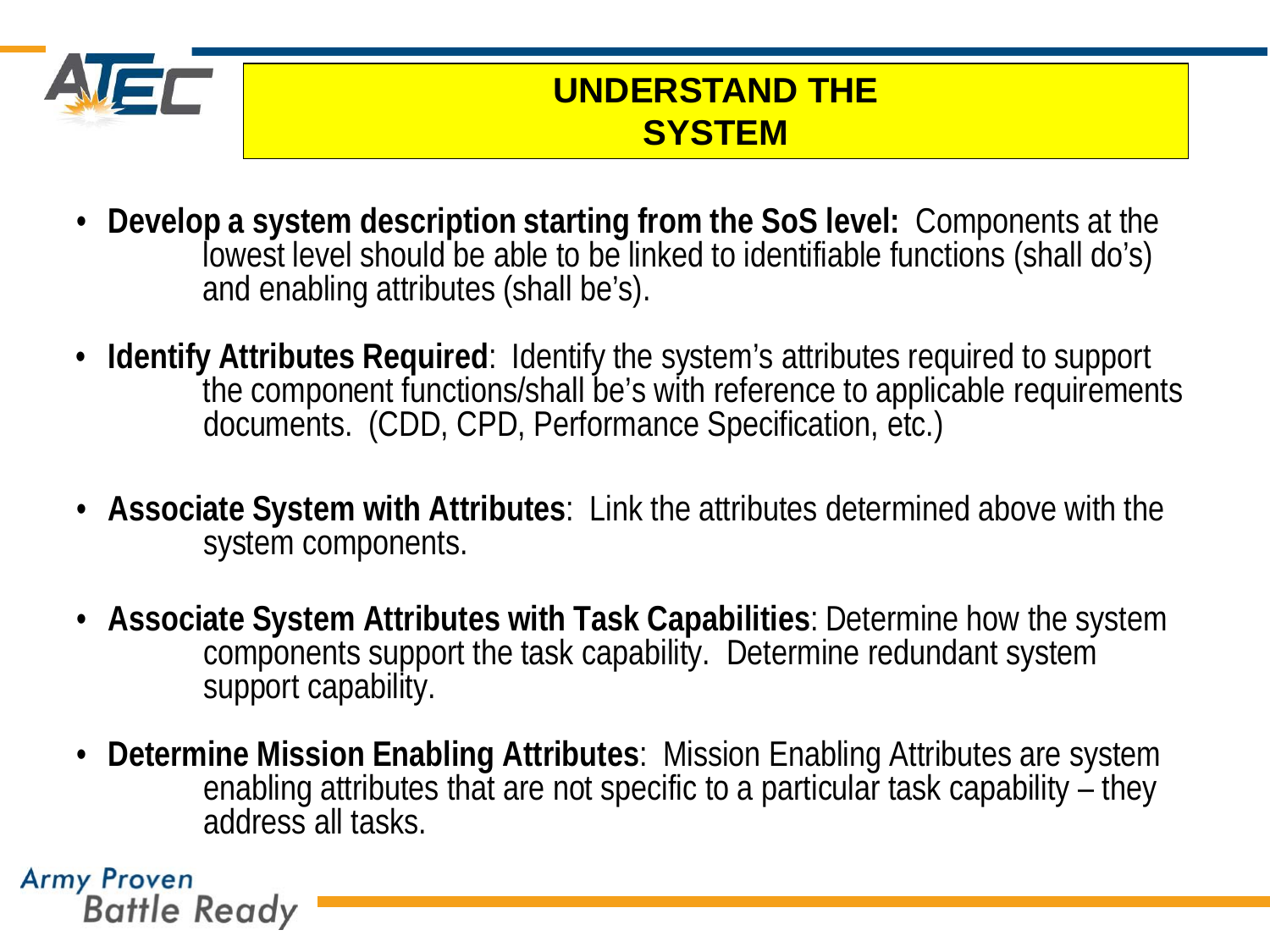

# **Case Study**

#### SoS Description

| <b>Mission</b><br><b>Essential</b> | - Tactical Data Link [Control RAS during flight.]<br>- Avionics [Communicate with ground forces.]<br><b>RAS Munition [1. Provide situational information, 2. Destroy target.]</b><br>$\bullet$ |
|------------------------------------|------------------------------------------------------------------------------------------------------------------------------------------------------------------------------------------------|
|                                    |                                                                                                                                                                                                |
| <b>TTP</b><br><b>Dependent</b>     | <b>Remote Designator [Designate Target]</b><br>$\bullet$                                                                                                                                       |
| <b>Training</b>                    | • Simulator [Exercise aircrews in RAS TTPs.]                                                                                                                                                   |
| <b>Mission</b><br><b>Support</b>   | • Mission Planning System [Load and performance planning<br>dowloaded on cartridge.                                                                                                            |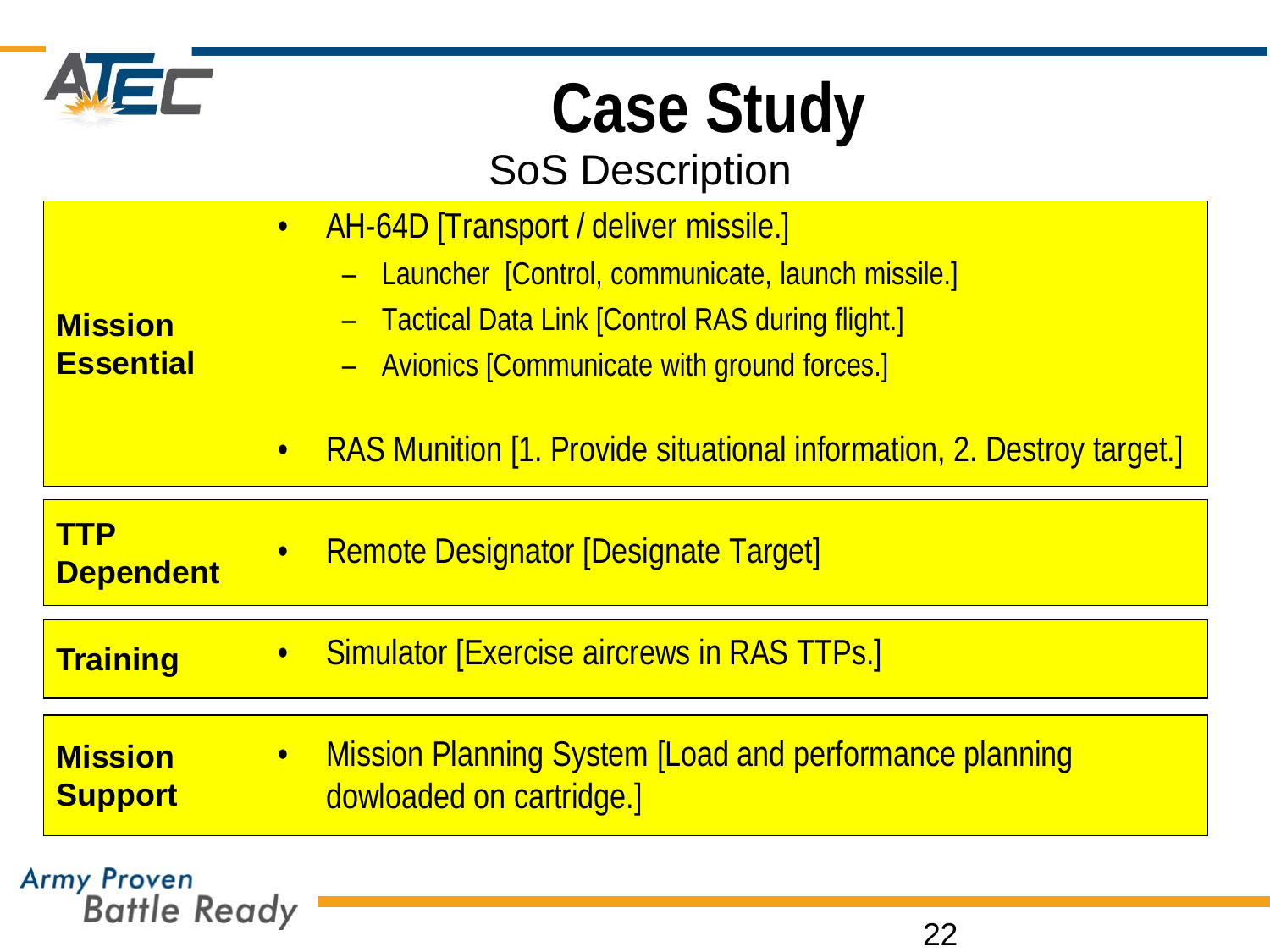

TASK<br>CAPABILIT **CAPABILITY**

## **Case Study**

### Linking Task to Materiel

- Air to Surface Attack (ART 3.3.1 Employ Lethal Fire Support) {Time to target observation <15 minutes.}
- -- Support Ground Unit in Aos (ART 1.4.1 Conduct Lethal Direct Fires)
- ---- Employ RAS (RAS 7) {Positive control range >50 nm.}
- ----- Engage with RAS (TC 251-1522 Perform Firing Techniques) {Pssk >80%.}

#### Task capability linked to SoS attribute performance

• Aircraft TDL [Control RAS during flight.] {Positive communication link range > **PERFORMANCE PERFORMANCE** 60nm} • RAS Munition [1. Provide situational information, 2. Destroy target.] {Prel; % non-essental function failure > 93%.} {Loiter time > 45 minutes.} **SoS** • Seeker [Provide situational images, acquire and track target.] {Minimum Delta-Temperature.} {Operate with all semi-active laser code frequencies.} • Warhead [Provide lethal effects.] {Pk/h, >95%.} • C&G [Guide munition.] {Ph/s, >90%.}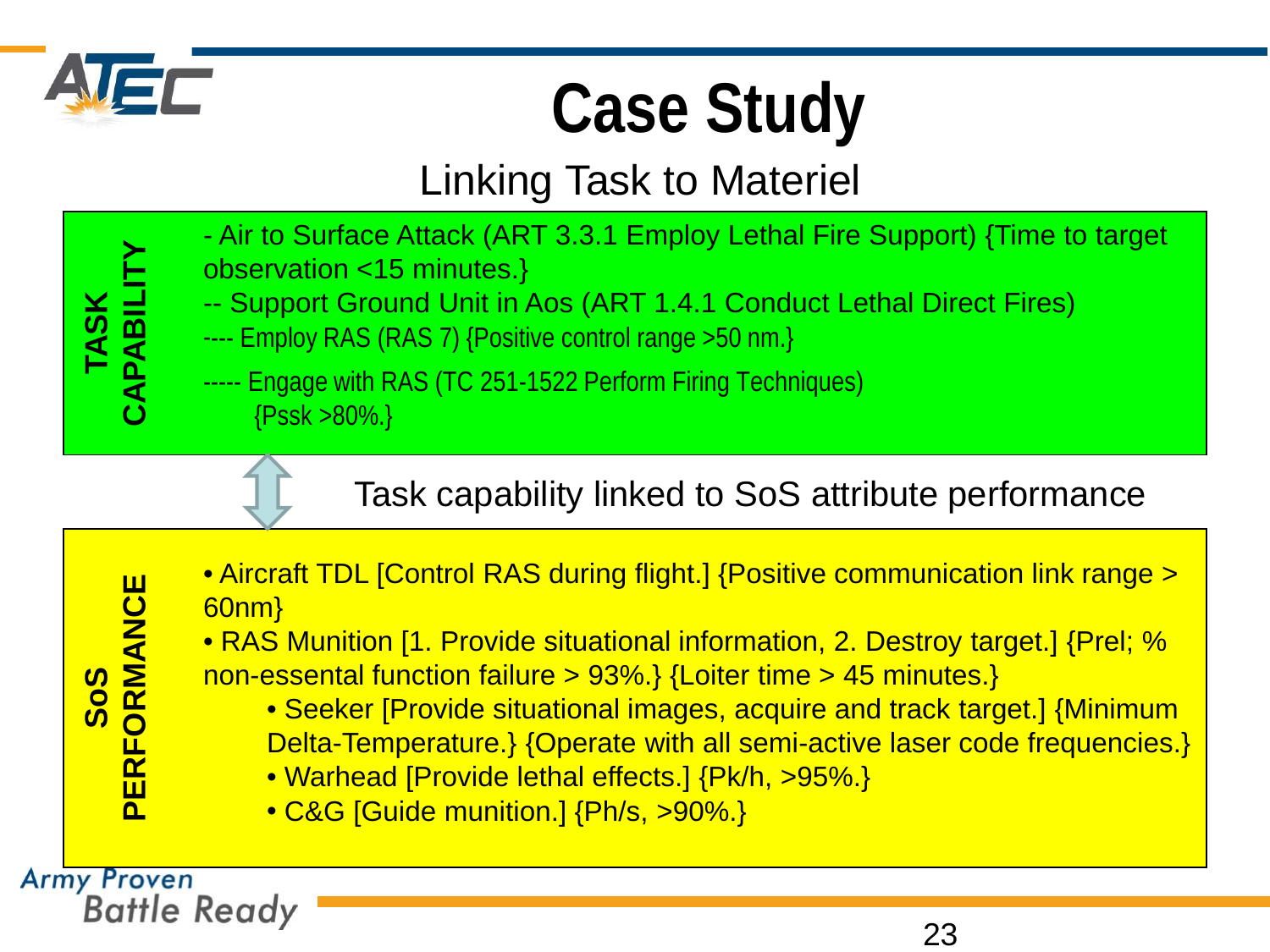

### **Note: What Works Best**

- **SoS description aligned with PM's Work Breakdown Structure**
	- Facilitates sharing of T&E data during contractor testing.
	- Aligns tasks with contractor requirements.
- **Operational conditions carried through to system attributes.**
	- Facilitates analysis of what operational conditions are applicable during DT.
	- Provides integrated T&E picture.

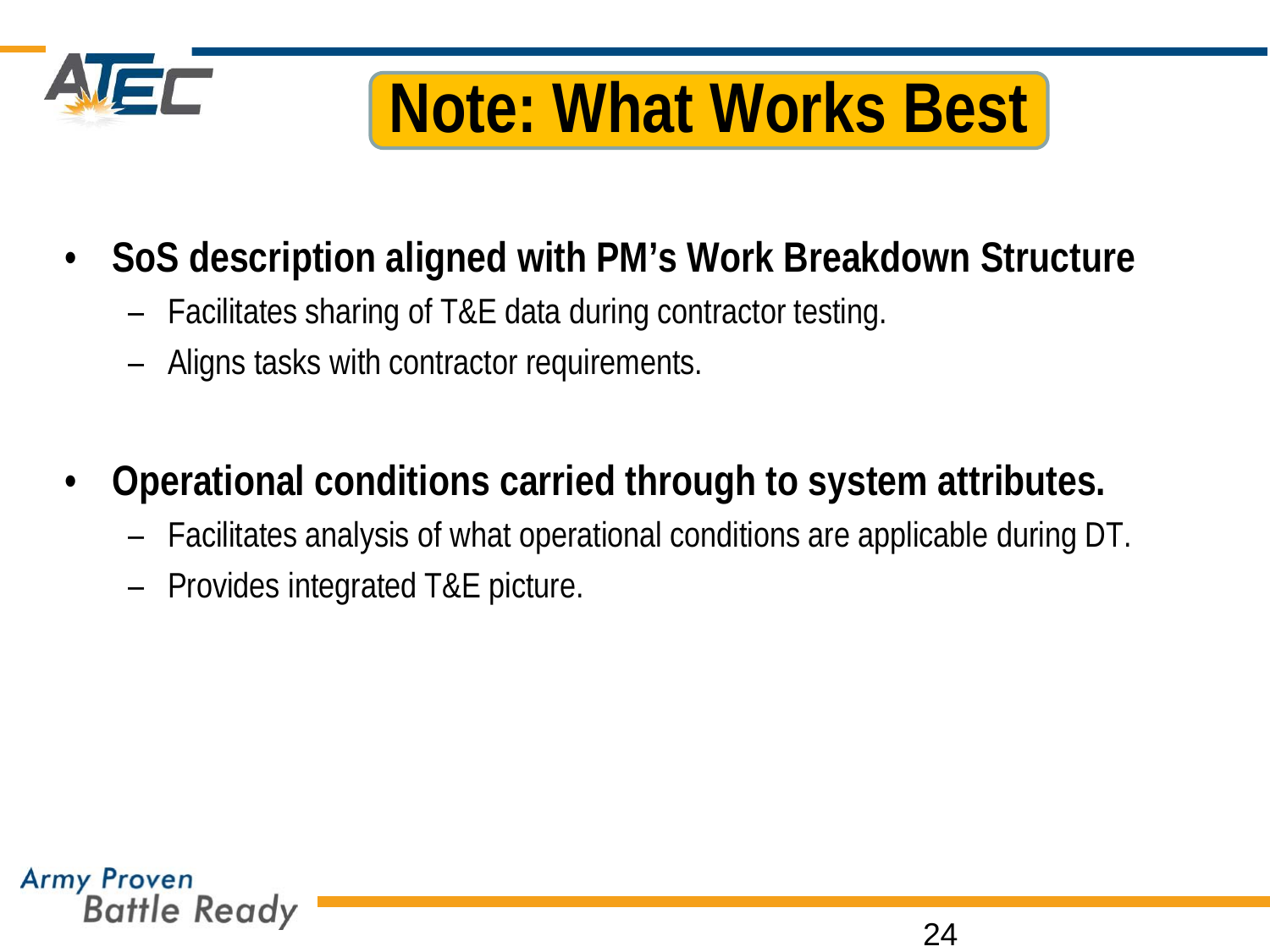

#### **DESIGN THE TEST AND EVALUATION**

- **Determine the operational factors and conditions**: Factors/conditions based on the task capability required and the system attributes.
- **Develop evaluation measures**: Measures support the evaluation of task capabilities (Measures of Effectiveness), and system attributes (Measures of Performance).
- **Complete linkages from measure -to- system -to- task**.
- **Develop linkages between measures and COIs/Criteria**.
- **Assign one or more data sources to each evaluation measure**: Review data source matrix to determine: T&E execution risk, developmental risk by assessing when critical technologies are demonstrated; and determine appropriate use of M&S.
- **Determine the T&E limitations:** Determine the operational conditions that can/can not be addressed by the identified data sources.
- **Develop detailed measure design**. Determine data elements required from the data source.
- **Develop design of experiments**. Determine the operational conditions required for each run, sortie or sample.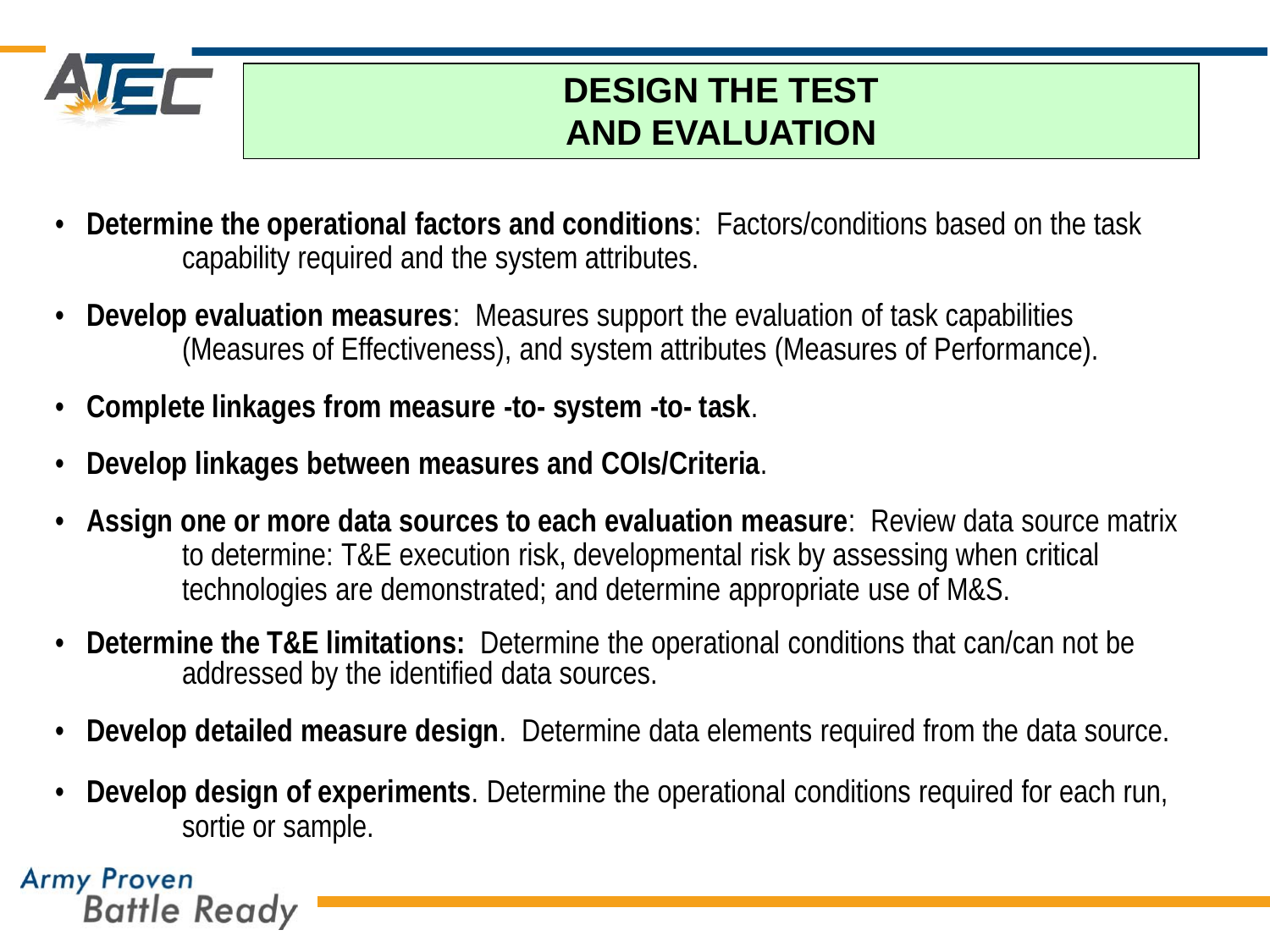



#### Link Measures to Data Sources

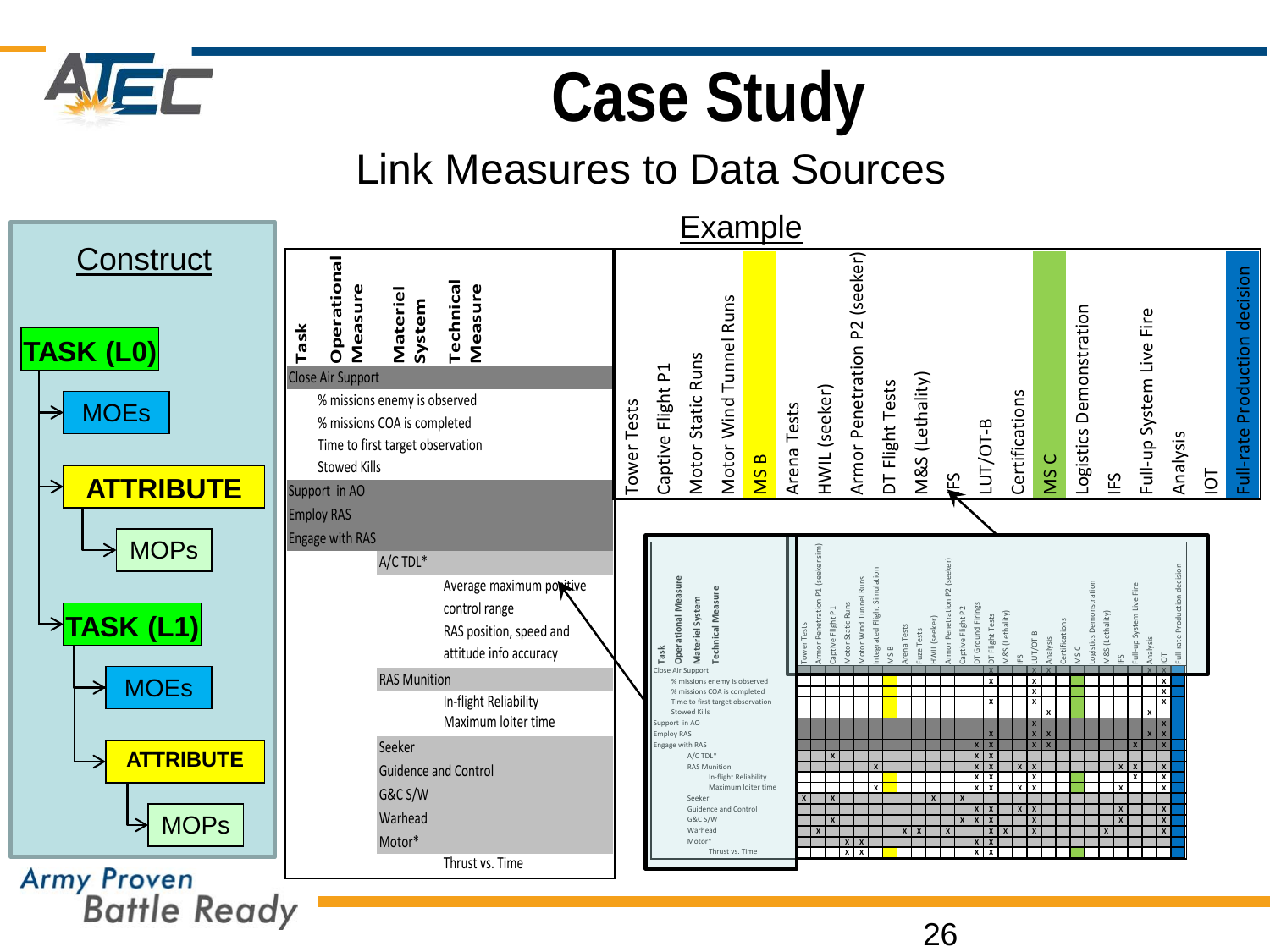

#### **DETERMINE THE RESULTS**

#### **REPORT THE RESULTS**

- **Execute test, run M&S, record data**: Review data for integrity and authentication. Adjust T&E program based on impacts of changes in schedule and system design.
- **Analyze Data**: Performance results are compared to standards for the task capabilities and system attributes.
- **Determine system attribute performance**. Report to PM for system improvements.
- **Determine task capabilities and limitations**: Determine task capability C&L directly from task capability measure results. Determine task capability C&L based on system attribute measure results.
- **Determine task C&L impact on high-level mission task capabilities**: Determine ability to achieve desired end state directly from capability measures. Determine ability to achieve desired end state from task capability C&Ls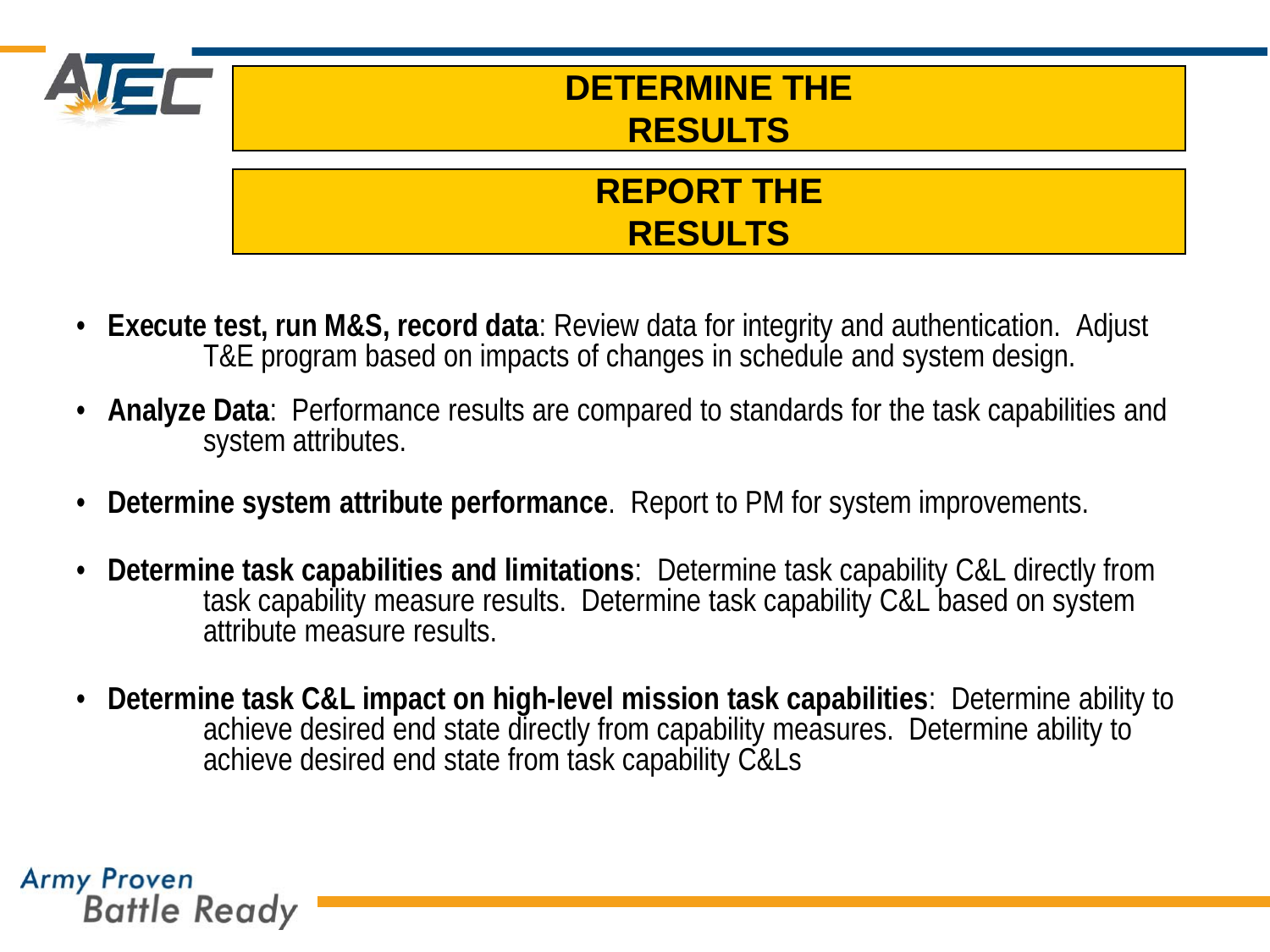

### **Case Study Results (Fictional)**

| Operationa<br>Technical<br>Measure<br>Measure<br>Materiel<br>System<br>Task | Requirement            | Result                                        | <b>Employ Lethal Fire Support</b><br>. Able to arrive in the engagement area within 15 minutes. |
|-----------------------------------------------------------------------------|------------------------|-----------------------------------------------|-------------------------------------------------------------------------------------------------|
| <b>Close Air Support</b>                                                    |                        |                                               | • Able to arrive in the engagement area and destroy the target                                  |
| Time to first target observation                                            | $< 15$ min<br>(13 min) | 14.6 min                                      | within 16.2 minutes.<br>• Able to destroy from 3 to 12 targets per sortie (2 aircraft) based    |
| <b>Stowed Kills</b>                                                         | <b>NC</b>              | Predicted: 3, 6, 12<br>Demonstrated: 2, 5, 11 | on load out.                                                                                    |
| <b>Employ RAS</b>                                                           |                        |                                               |                                                                                                 |
| Rating of control                                                           | <b>NC</b>              | 4.7/5 Excellent                               |                                                                                                 |
| A/C TDL                                                                     |                        |                                               |                                                                                                 |
| <b>Positive Control Range</b>                                               | 50 km                  | 62 km                                         |                                                                                                 |
| <b>RAS Munition</b>                                                         |                        |                                               | <b>Employ RAS</b>                                                                               |
| Avg Max Loiter Time                                                         | 45 min                 | 52 min                                        | • Able to employ the RAS up to a range of 62 km with a loiter                                   |
| <b>Engage with RAS</b>                                                      |                        |                                               | time of 52 minutes.                                                                             |
| % missions target is destroyed                                              | <b>NC</b>              | 84%                                           |                                                                                                 |
|                                                                             | $<$ 15 min             | $1.6$ min                                     |                                                                                                 |
| Time of Engagement                                                          | $(2 \text{ min})$      |                                               |                                                                                                 |
| Pssk                                                                        | 80%                    | P: 76%, D: 69%                                | Engage with RAS                                                                                 |
| <b>RAS Munition</b>                                                         | 93%                    | 82%                                           |                                                                                                 |
| In-flight Reliability<br><b>Guidence and Control</b>                        |                        |                                               | . Able to engage the target within 2 minutes.                                                   |
| Ph/s Predicted                                                              | 90%                    | 95%                                           | • Able to engage and destroy targets with a probability of                                      |
| Ph/s Observed                                                               | <b>NC</b>              | 84%                                           | single shot kill of 76%, +/- 4%.                                                                |
| Warhead                                                                     |                        |                                               |                                                                                                 |
| Pk/h Predicted                                                              | 95%                    | 97%                                           |                                                                                                 |
| Pk/h Observed                                                               | <b>NC</b>              | 100%                                          |                                                                                                 |
| No defined criteria.<br>$Armv$ Proven                                       |                        |                                               | $\overline{\mathbb{F}}$<br><b>MOEs</b><br><b>MOPs</b>                                           |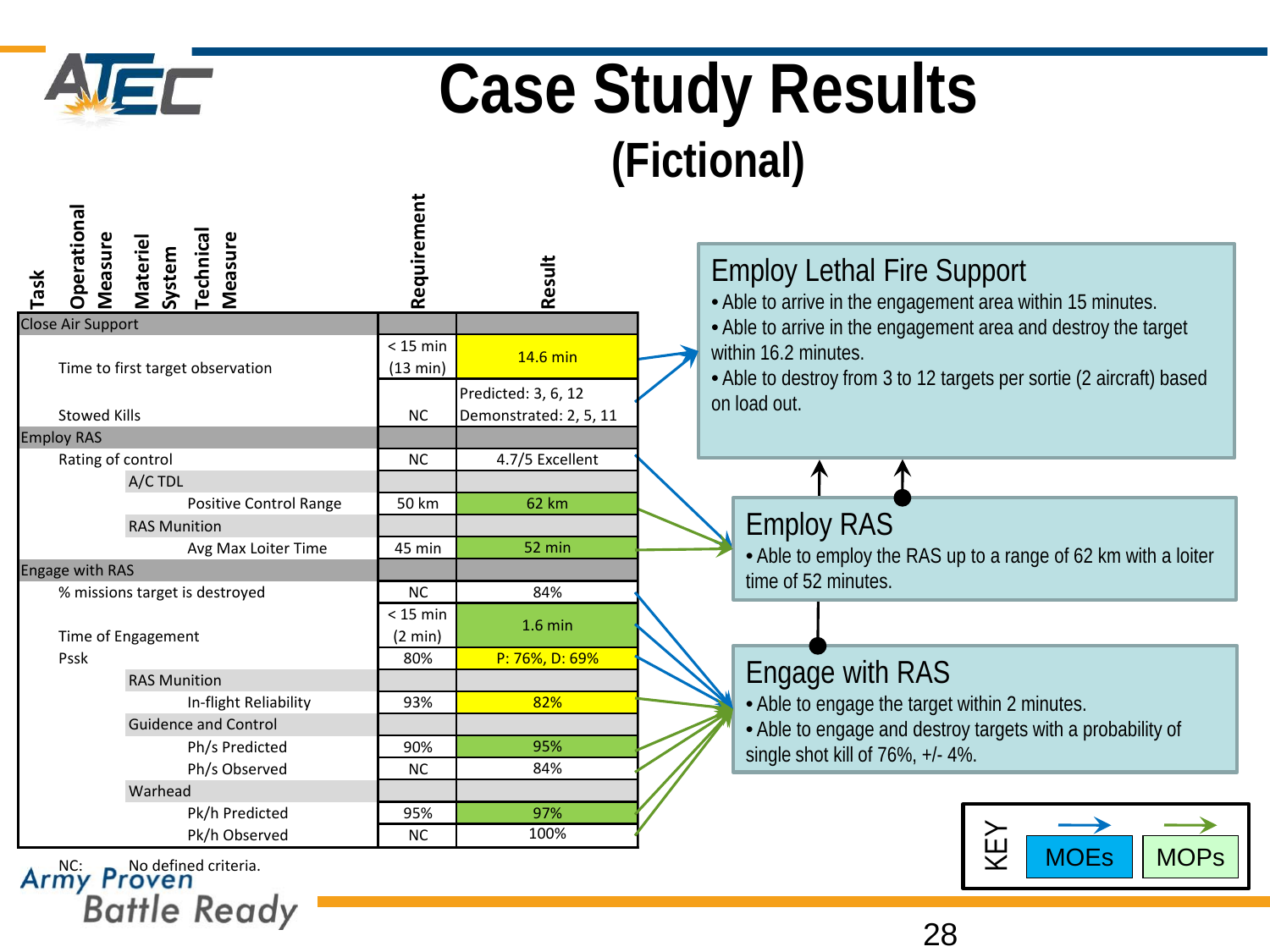

**EFFECTIVENESS**

**EFFECTIVENESS** 

**SUITABILITY**

SUITABILITY

**SURVIVABILITY**

SURVIVABILITY

# **Evaluation Report**

Employment of the RAS supports the engagement of threat forces in AO and contributes to the unit's ability to destroy/disarm existing paramilitary forces

#### Employ Lethal Fire Support

- Able to arrive in the engagement area within 15 minutes and destroy the target within 16.2 minutes.
- Able to employ the RAS up to a range of 62 km with a loiter time of 52 minutes.
- Able to engage and destroy targets with a probability of single shot kill of 76%, +/- 4%.
- This supported a stowed kill rate of 3 to 12 targets per sortie (2 aircraft) based on load out.

#### Replace IR Coolant Bottle (enabling task)

- Able to replace a spent IR coolant bottle within 15 minutes on the flight line.
- Reliability (enabling attribute)
- The RAS demonstrated a reliability of 82% (time to essential function failure).
- Maintainability (enabling tasks)
- OPTEMPO was supported with a mean time to repair of 1.2 hours and anticipated stockpiles.

#### Electromagnetic Survivability (enabling attribute)

- •The RAS was compatible with existing and induced electromagnetic environments.
- Jettison Launcher (conditional task)
- •Jettison of the launcher was demonstrated for each load configuration.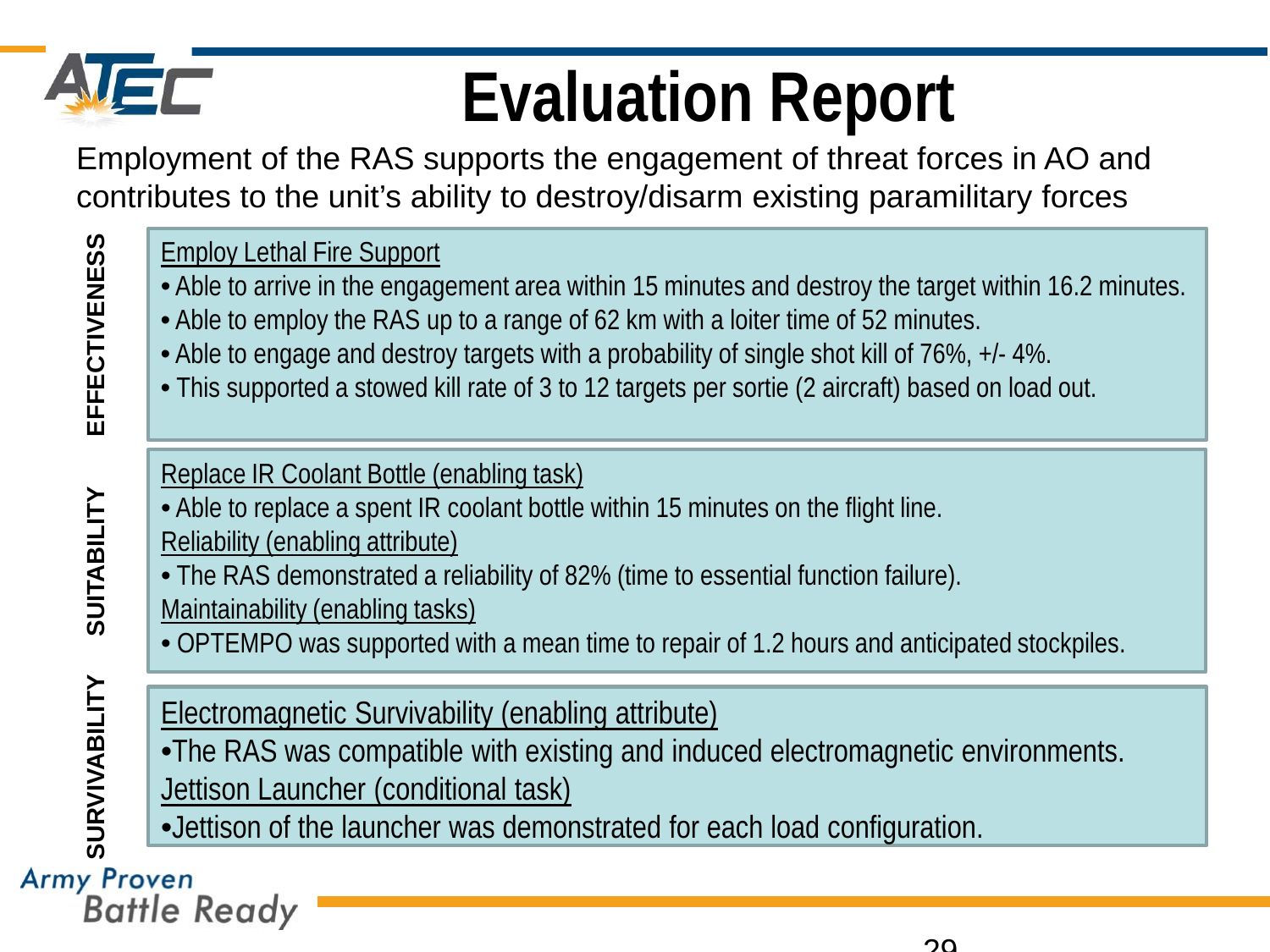

### **Note: Suitability impact on Effectiveness**

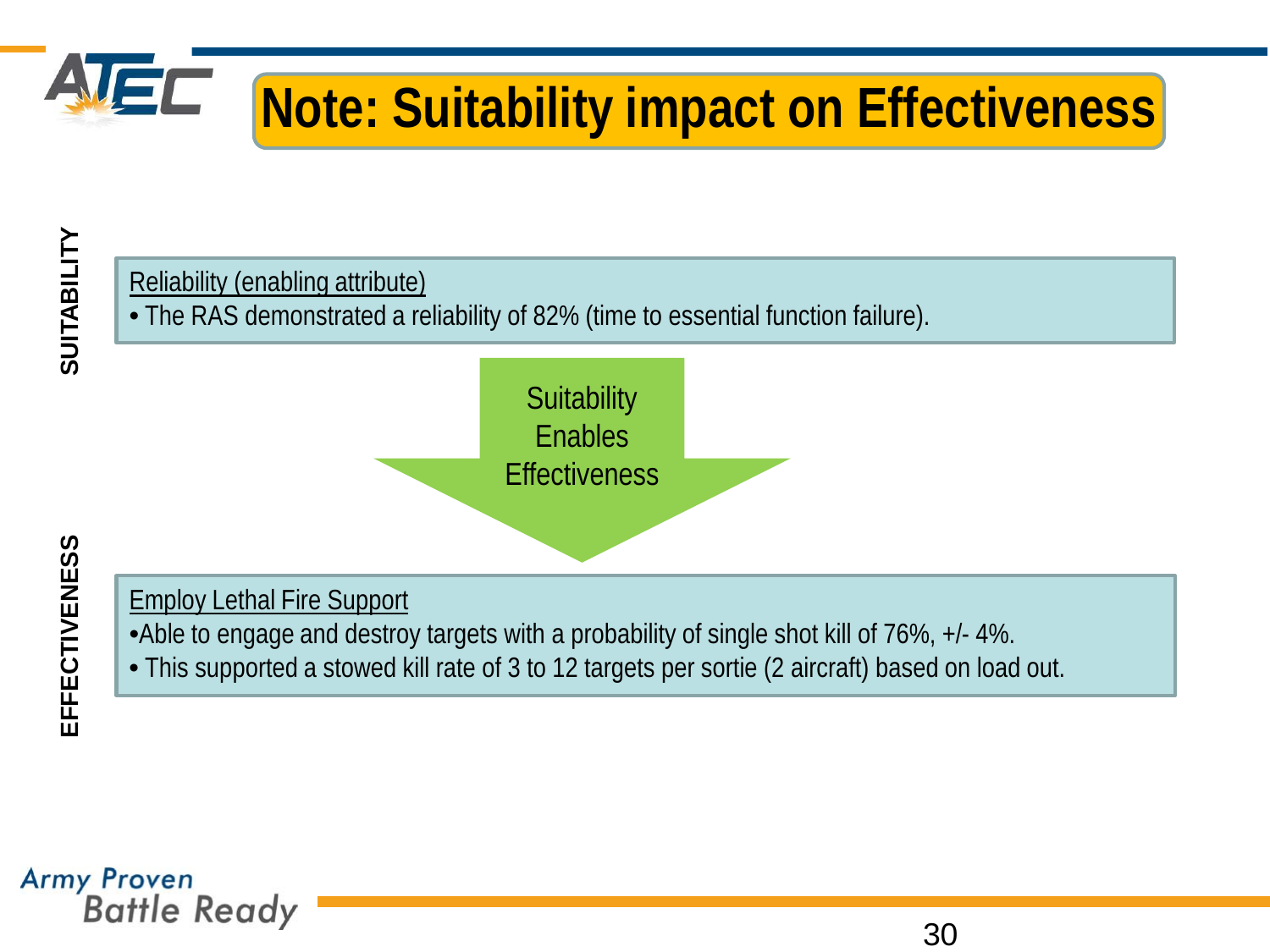

# Lessons Learned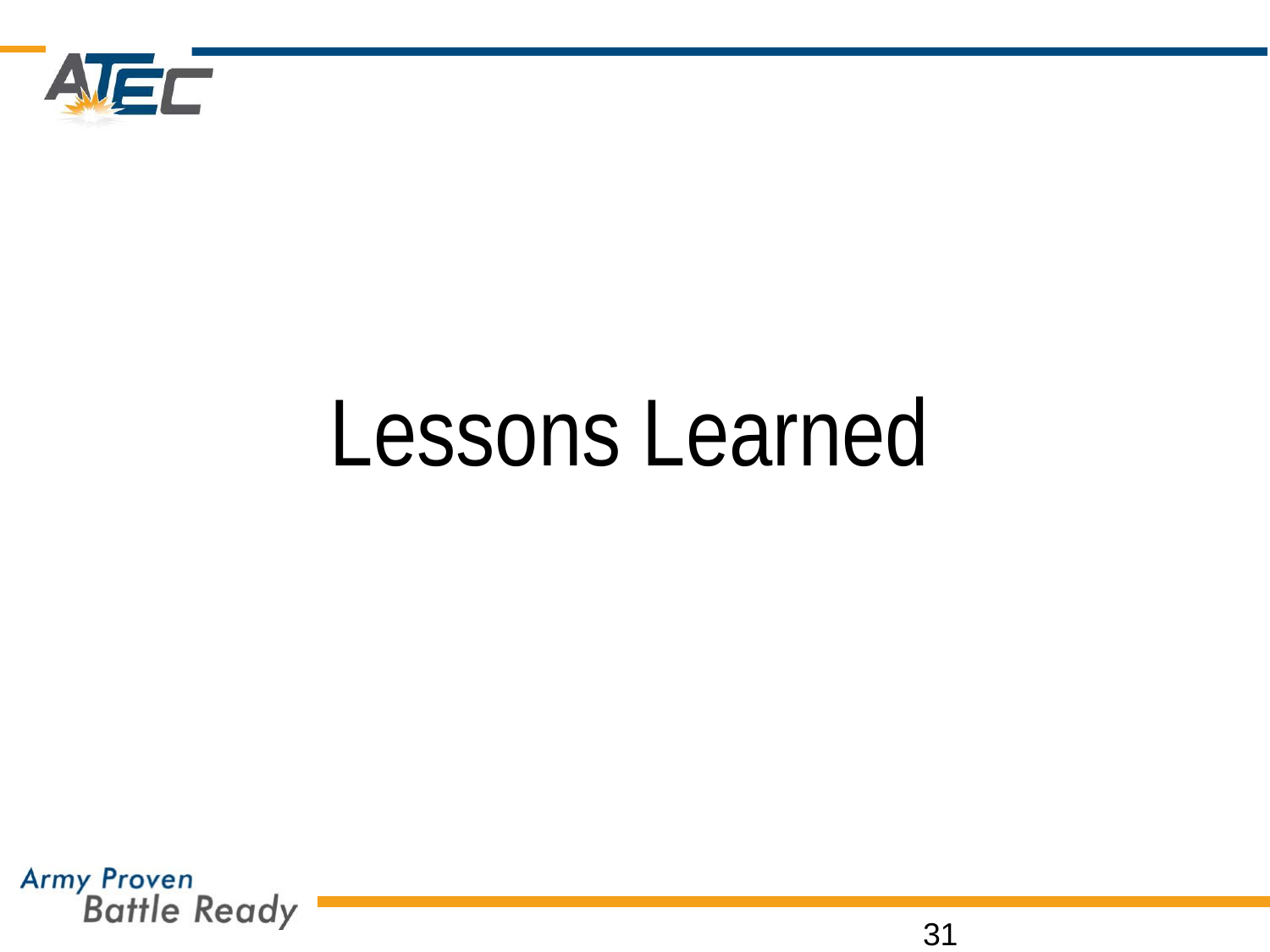

## **Observed impacts to OT**

- Increased and earlier focus on mission scenario.
	- Combat, Materiel Developers and Independent Evaluation collaborative development of mission tasks. Aligning expectations.
- Increased focus on OT data requirements.
	- Operational measures developed to evaluate task capability. Synchronized with DOT&E definition of MOEs.
- Detailed identification of data and instrumentation needs.
	- Leading to areas where common instrumentation can be applied.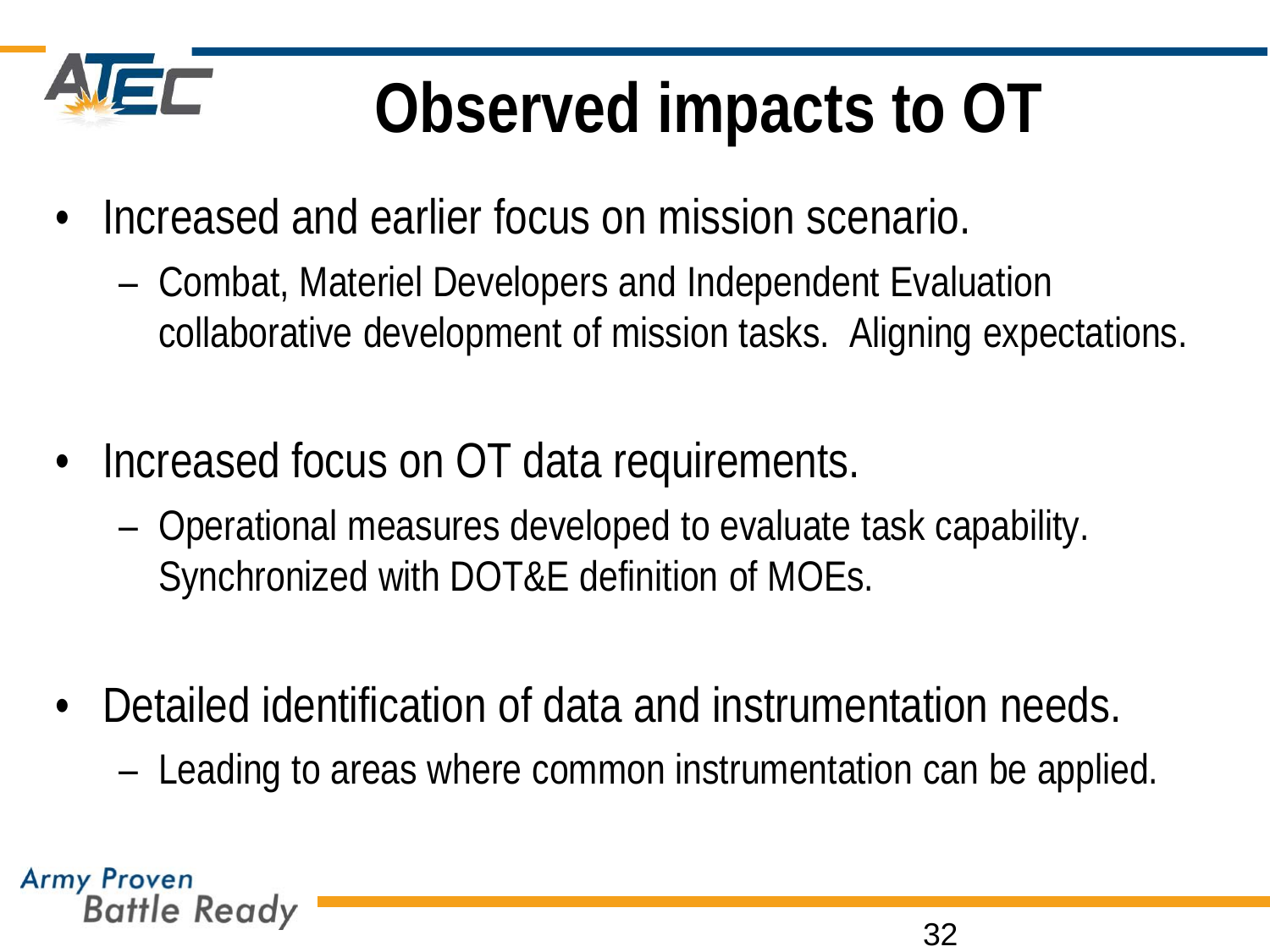

# **Observed impacts to DT**

- Operational context being applied to DT procedures.
	- Identifying more opportunities for integrated DT/OT.
	- DT done under operational conditions can be integrated with OT.
- Increased input from T&E.
	- DT supporting both ATEC evaluation and PM contract verification. Collaborative effort between ATEC and PM.
- Data pedigree being established.
	- Contracts being written to allow for greater "transparency."
	- Sharing data more readily.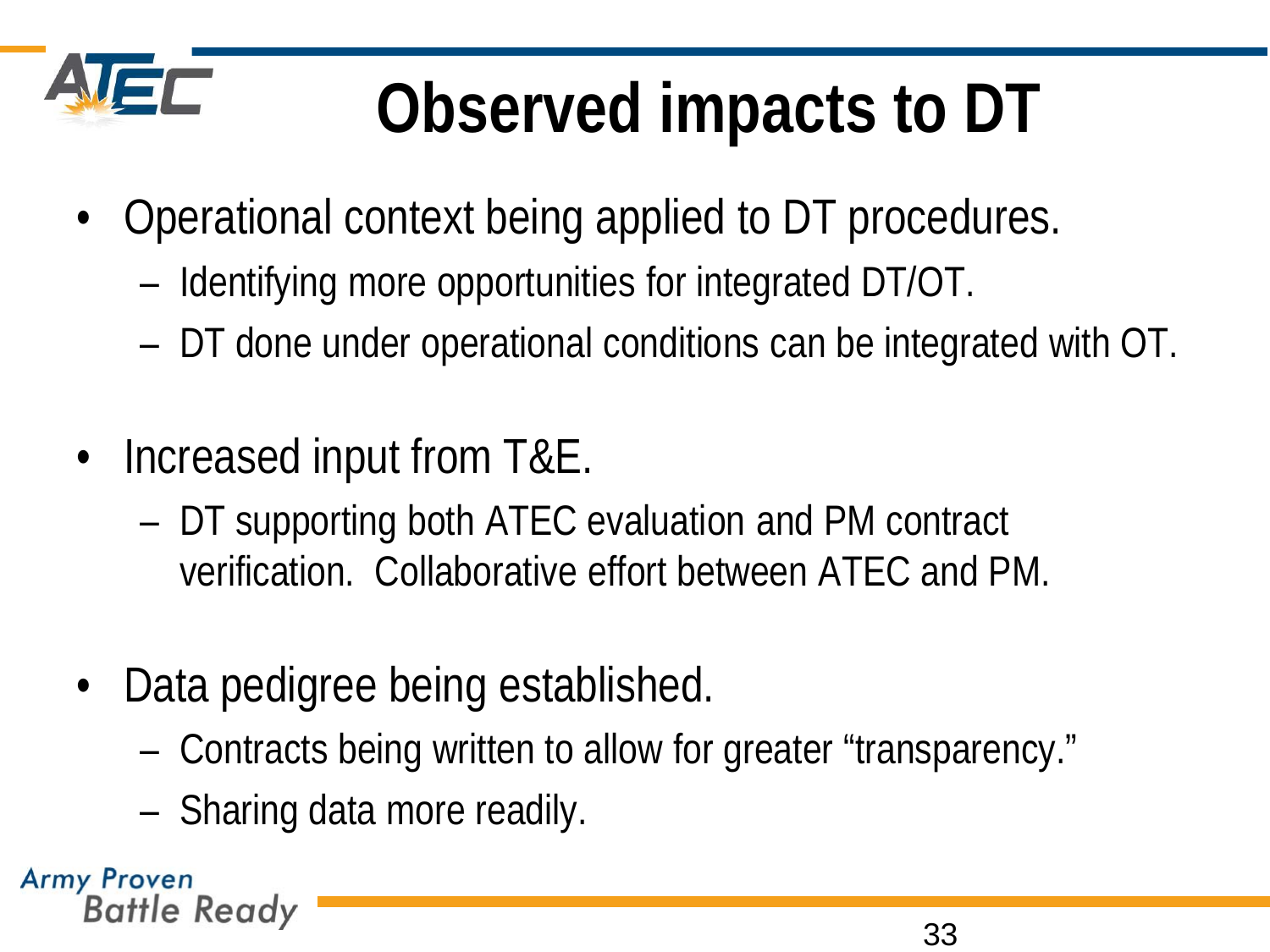

# **Observed Impacts to PM**

- Early and synergistic evaluation of operational performance.
	- Impact on operational capability sought during technology development. Observable risk mitigation results.
- Alignment of Independent evaluation with PM/Contractor systems engineering.
	- More synergistic use of available contractor test and DT data.
- Leveling of expectations.
	- Reduced "surprises" due to interpretation of requirements.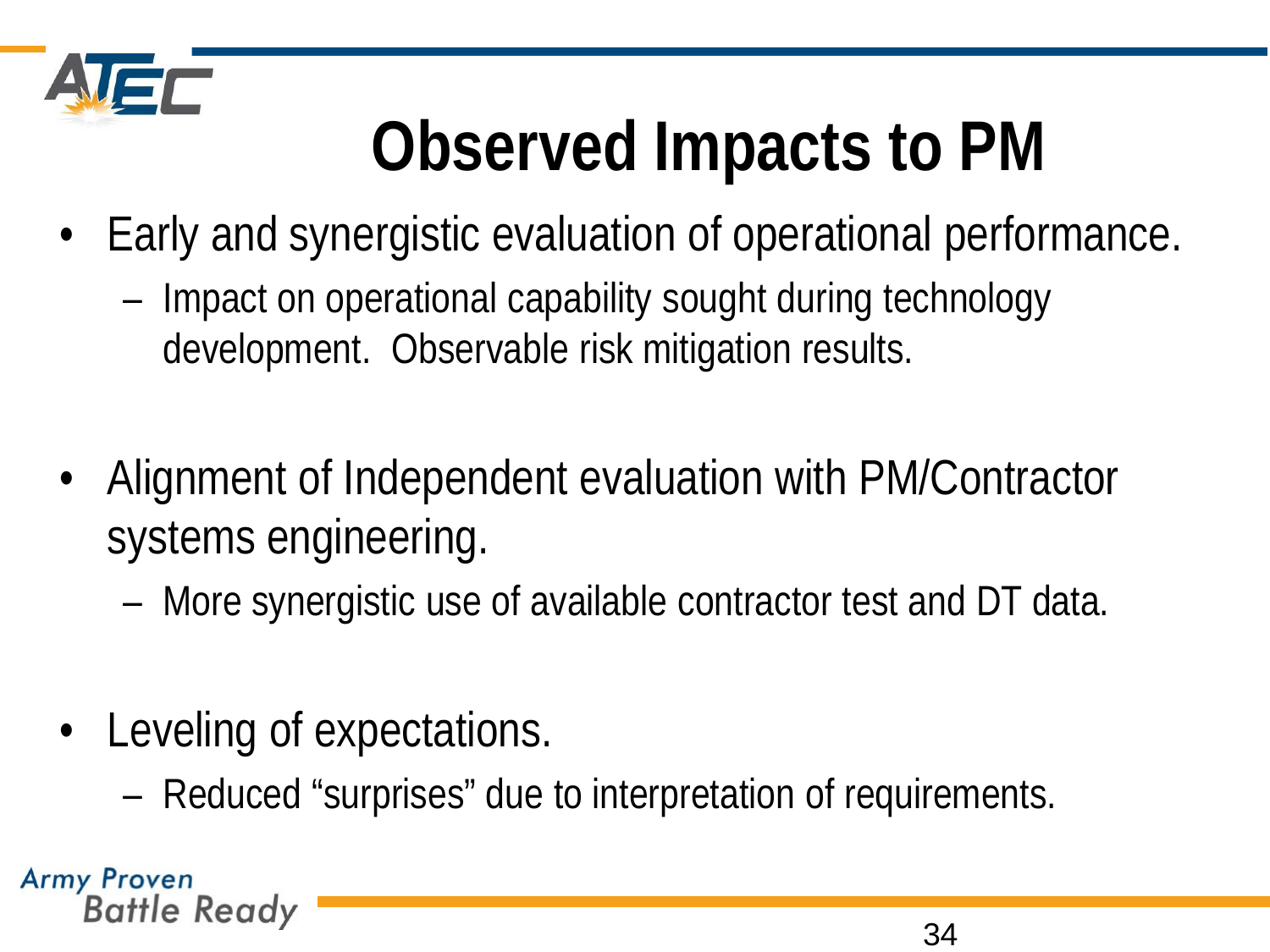

# **Summary Observations**

- **Focus on Operational and Support Capabilities**
	- Conclusions, based on **demonstrated performance, presented in terms of unit capability**.
	- Focus on capabilities of the unit **drives test and evaluation requirements**. Feeds design of experiments.
	- Linkages between the task and system attributes provides **early scoping of T&E requirements**.
- **Synergistic T&E**
	- Mission context used to "operationalize" CT and DT and **enables blending of the data across all events**.
	- Use **of common instrumentation** across test events facilitates combining of data from multiple events.
	- **T&E requirements able to be incorporated into contractor test requirements** as part of contracts.

#### *BOTTOM LINE:* We can now:

- identify the "strengths and weaknesses of a system and its components, and the effect on operational capabilities and limitations"; and
- provide "collaborative planning and collaborative execution of test phases and events to provide shared data".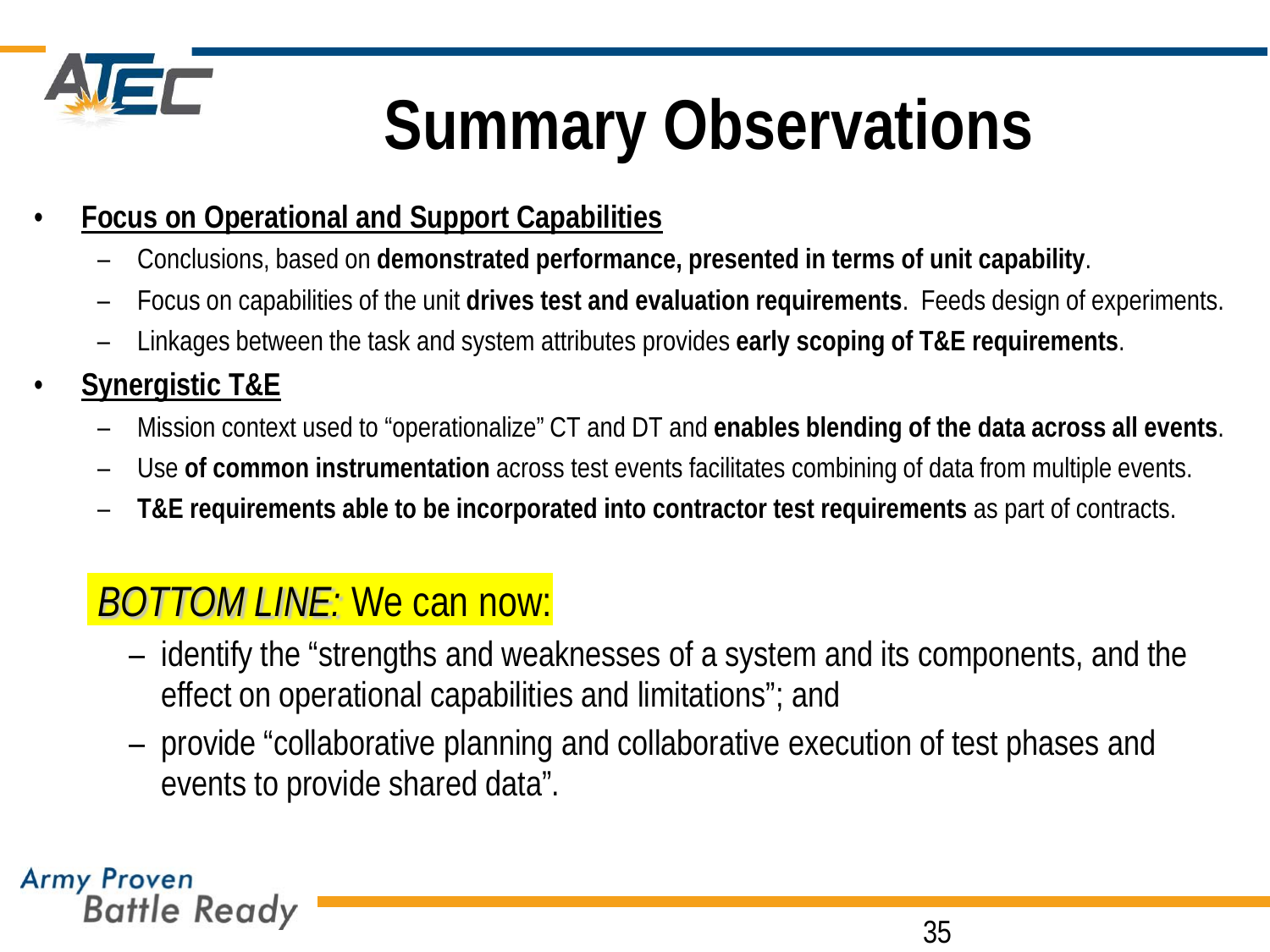

### **MBT&E Tutorial**

# **Discussions**

# **Questions**

-

# Answers

-

#### **Army Proven Battle Ready**

### MBT&E Point of Contact

Christopher Wilcox US Army Test and Evaluation Command US Army Evaluation Center ATTN: TEAE-SE (Mr. Chris Wilcox) 4120 Susquehanna Ave. Aberdeen Proving Ground, MD 21005

> Office: (410) 306-0449 Fax: (410) 306-1945 chris.wilcox1@us.army.mil